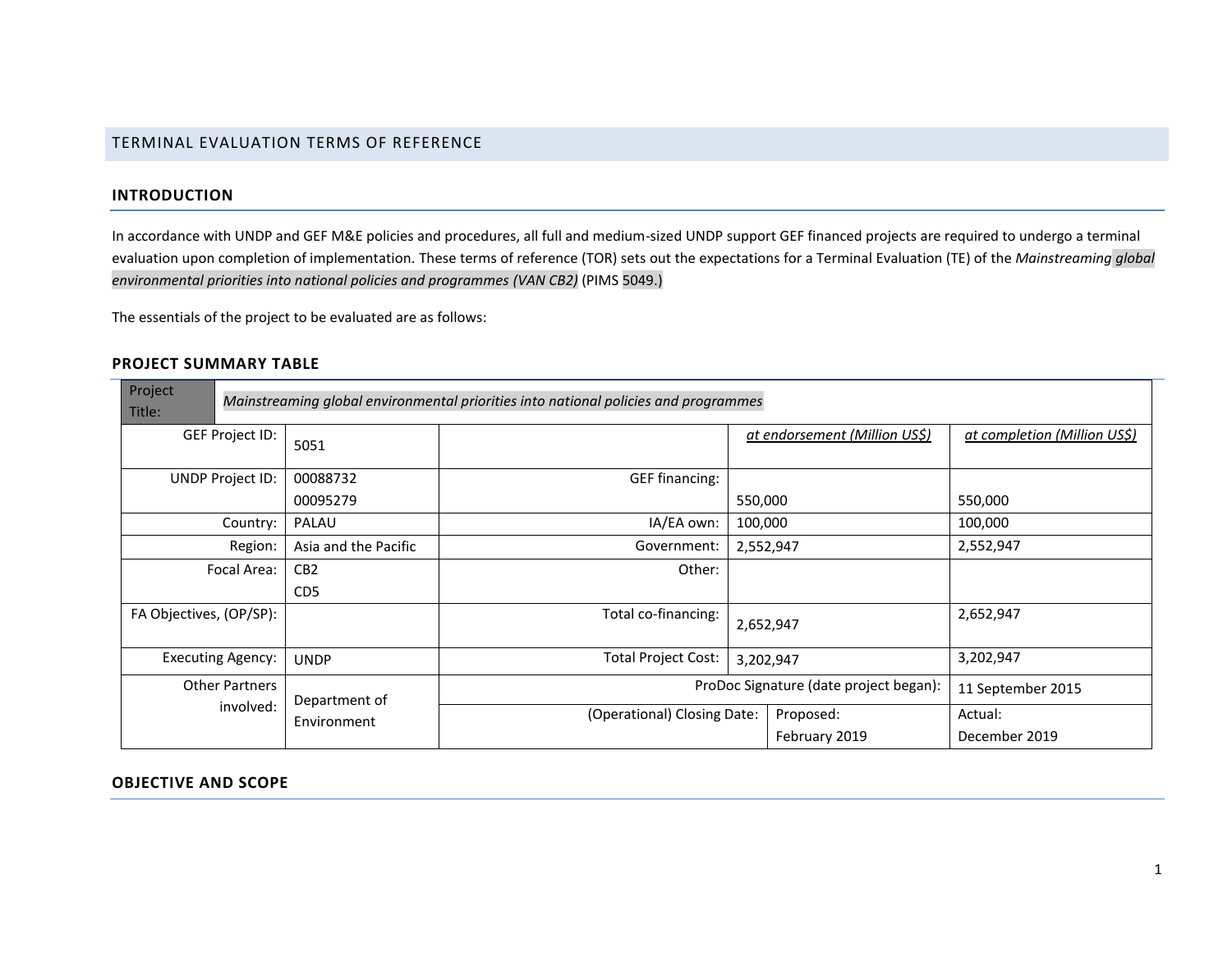The project was designed to: *(provide a project summary including project goal and outcomes. Also, in cases where the GEF funded project forms part of a larger programme, specify if the TE is to cover the entire programme or only the GEF component)*.

The project was designed to allow Vanuatu to address its' long outstanding national environmental information needs and in doing so, it would assist the government of Vanuatu to harmonize existing information systems, integrate internationally accepted measurement standards and methodologies, and develop the capacity for a more consistent environmental reporting both at national and global level.

The goal of the project is to provide leaders and decision-makers in the government and at the community level, with the relevant information needed to take appropriate action and to make informed decisions regarding the environment and sustainable resource management in Vanuatu. The objective is to strengthen Vanuatu's capacities to meet national and global environmental commitments through improved management of environmental data and information. In doing so, the project has focused on the three following outcomes:

- 1. Improve management information system to measure achievements towards global environmental objectives. This is to allow existing management information systems to improve measurements of achievements towards global environmental objectives. Under this outcome, the project has focused on assessing and strengthening those sets of measurement methodologies, negotiated agreements towards harmonizing these and institutionalized them within the relevant agencies and have shared protocols in a cost-effective manner.
- 2. Strengthen individual capacities to monitor and evaluate impacts and trends on the global environment: This outcome has helped strengthens technical capacities to monitor and evaluate the state of the environment in Vanuatu. While the first component focuses on strengthening the institutional and organizational capacities for improving data and information collection, management and sharing, this outcome has focused on the strengthening of human capacities to use improved data and information for strategic decision-making in the interest of meeting global environmental obligations.
- 3. Improved decision-making mechanisms for the global environment institutionalized: This third outcome has focused on enhancing the institutional sustainability of capacities developed under the project through the assessment and targeted strengthening of monitoring and evaluation processes. As such, this outcome has been strategically implemented alongside outcome 1 to strengthen the institutional linkages of data and information systems across agencies and stakeholder organizations. Lessons learnt and best practices have been shared in the region.

The TE will be conducted according to the guidance, rules and procedures established by UNDP and GEF as reflected in the UNDP Evaluation Guidance for GEF Financed Projects. It will cover the entire programme under this project.

The objectives of the evaluation are to assess the achievement of project results, and to draw lessons that can both improve the sustainability of benefits from this project, and aid in the overall enhancement of UNDP programming.

#### **EVALUATION APPROACH AND METHOD**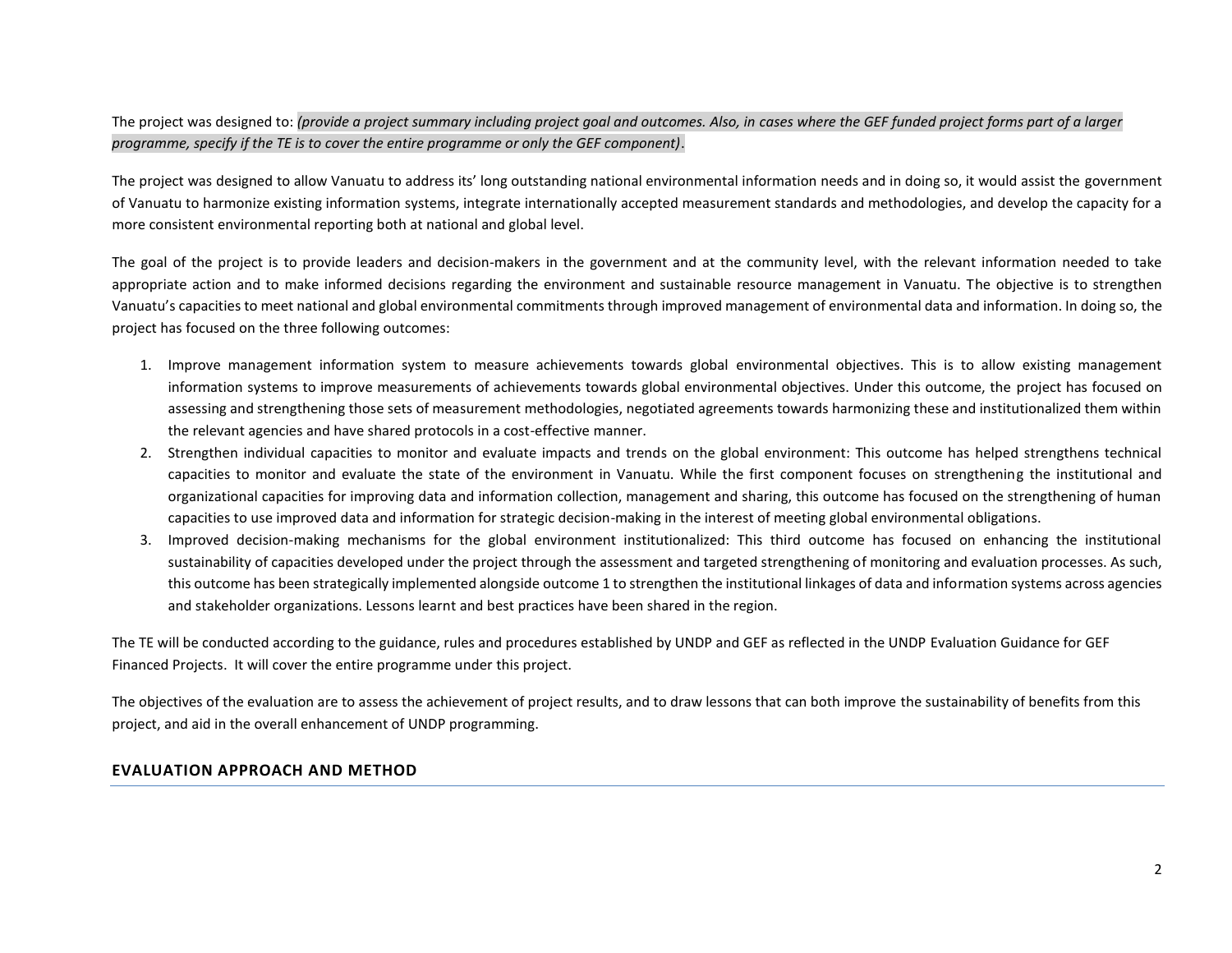An overall approach and method<sup>1</sup> for conducting project terminal evaluations of UNDP supported GEF financed projects has developed over time. The evaluator is expected to frame the evaluation effort using the criteria of **relevance, effectiveness, efficiency, sustainability, and impact,** as defined and explained in the UNDP Guidance for Conducting Terminal Evaluations of UNDP-supported, GEF-financed Projects. A set of questions covering each of these criteria have been drafted and are included with this TOR ( *Annex C*) The evaluator is expected to amend, complete and submit this matrix as part of an evaluation inception report, and shall include it as an annex to the final report.

The evaluation must provide evidence‐based information that is credible, reliable and useful. The evaluator is expected to follow a participatory and consultative approach ensuring close engagement with government counterparts, in particular the GEF operational focal point, UNDP Country Office, project team, UNDP GEF Technical Adviser based in the region and key stakeholders. The evaluator is expected to conduct a field mission to Vanuatu. Interviews will be held with the following organizations and individuals at a minimum: Ministry of Climate Change, Department of Environmental Protection and Conservation, Department of Energy, Vanuatu Meteorological and Geo-Hazard Department, NAB, National Disaster Management Office (a list of stakeholders can also be referenced from the project document).

The evaluator will review all relevant sources of information, such as the project document, project reports – including Annual APR/PIR, project budget revisions, midterm review, progress reports, GEF focal area tracking tools, project files, national strategic and legal documents, and any other materials that the evaluator considers useful for this evidence-based assessment. A list of documents that the project team will provide to the evaluator for review is included in Annex B of this Terms of Reference.

### **EVALUATION CRITERIA & RATINGS**

An assessment of project performance will be carried out, based against expectations set out in the Project Logical Framework/Results Framework ( Annex A), which provides performance and impact indicators for project implementation along with their corresponding means of verification. The evaluation will at a minimum cover the criteria of: **relevance, effectiveness, efficiency, sustainability and impact.** Ratings must be provided on the following performance criteria. The completed table must be included in the evaluation executive summary. The obligatory rating scales are included in [Annex D.](#page-15-0)

| <b>Evaluation Ratings:</b>   |        |                                               |        |  |  |  |
|------------------------------|--------|-----------------------------------------------|--------|--|--|--|
| 1. Monitoring and Evaluation | rating | 2. IA& EA Execution                           | rating |  |  |  |
| M&E design at entry          |        | Quality of UNDP Implementation                |        |  |  |  |
| M&E Plan Implementation      |        | Quality of Execution - Executing Agency       |        |  |  |  |
| Overall quality of M&E       |        | Overall quality of Implementation / Execution |        |  |  |  |
| 3. Assessment of Outcomes    | rating | 4. Sustainability                             | rating |  |  |  |
| Relevance                    |        | Financial resources:                          |        |  |  |  |
| Effectiveness                |        | Socio-political:                              |        |  |  |  |

<sup>1</sup> For additional information on methods, see th[e Handbook on Planning, Monitoring and Evaluating for Development Results,](http://www.undp.org/evaluation/handbook) Chapter 7, pg. 163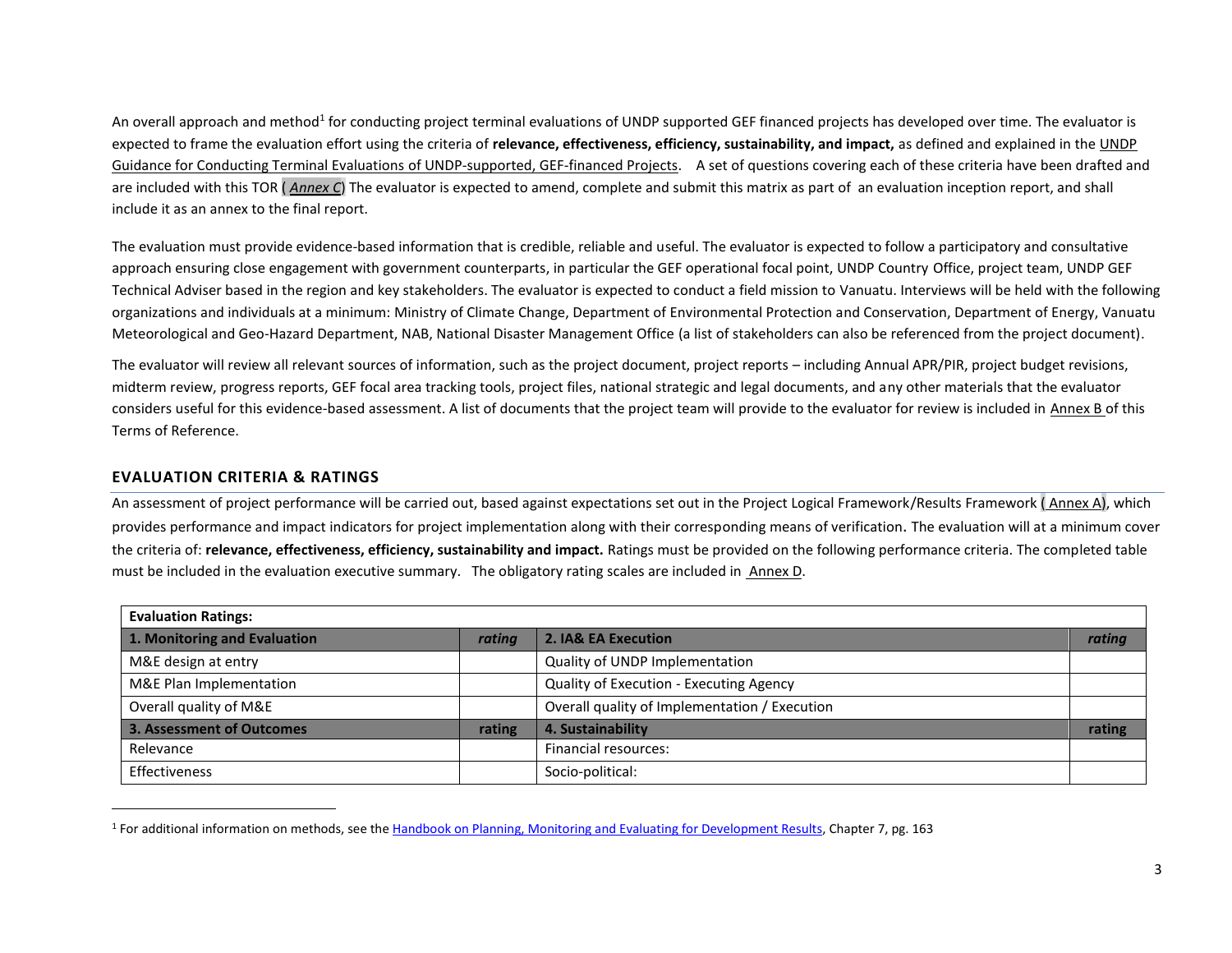| Efficiency                     | Institutional framework and governance: |  |
|--------------------------------|-----------------------------------------|--|
| Overall Project Outcome Rating | Environmental:                          |  |
|                                | Overall likelihood of sustainability:   |  |

## **PROJECT FINANCE / COFINANCE**

The Evaluation will assess the key financial aspects of the project, including the extent of co-financing planned and realized. Project cost and funding data will be required, including annual expenditures. Variances between planned and actual expenditures will need to be assessed and explained. Results from recent financial audits, as available, should be taken into consideration. The evaluator(s) will receive assistance from the Country Office (CO) and Project Team to obtain financial data in order to complete the co-financing table below, which will be included in the terminal evaluation report.

| Co-financing                    |              | UNDP own financing | Government   |        | Partner Agency |        | Total        |        |
|---------------------------------|--------------|--------------------|--------------|--------|----------------|--------|--------------|--------|
| (type/source)                   | (mill. US\$) |                    | (mill. US\$) |        | (mill. US\$)   |        | (mill. US\$) |        |
|                                 | Planned      | Actual             | Planned      | Actual | Planned        | Actual | Actual       | Actual |
| Grants                          |              |                    |              |        |                |        |              |        |
| Loans/Concessions               |              |                    |              |        |                |        |              |        |
| In-kind<br>$\bullet$<br>support |              |                    |              |        |                |        |              |        |
| Other<br>$\bullet$              |              |                    |              |        |                |        |              |        |
| Totals                          |              |                    |              |        |                |        |              |        |

#### **MAINSTREAMING**

UNDP supported GEF financed projects are key components in UNDP country programming, as well as regional and global programmes. The evaluation will assess the extent to which the project was successfully mainstreamed with other UNDP priorities, including poverty alleviation, improved governance, the prevention and recovery from natural disasters, and gender.

### **IMPACT**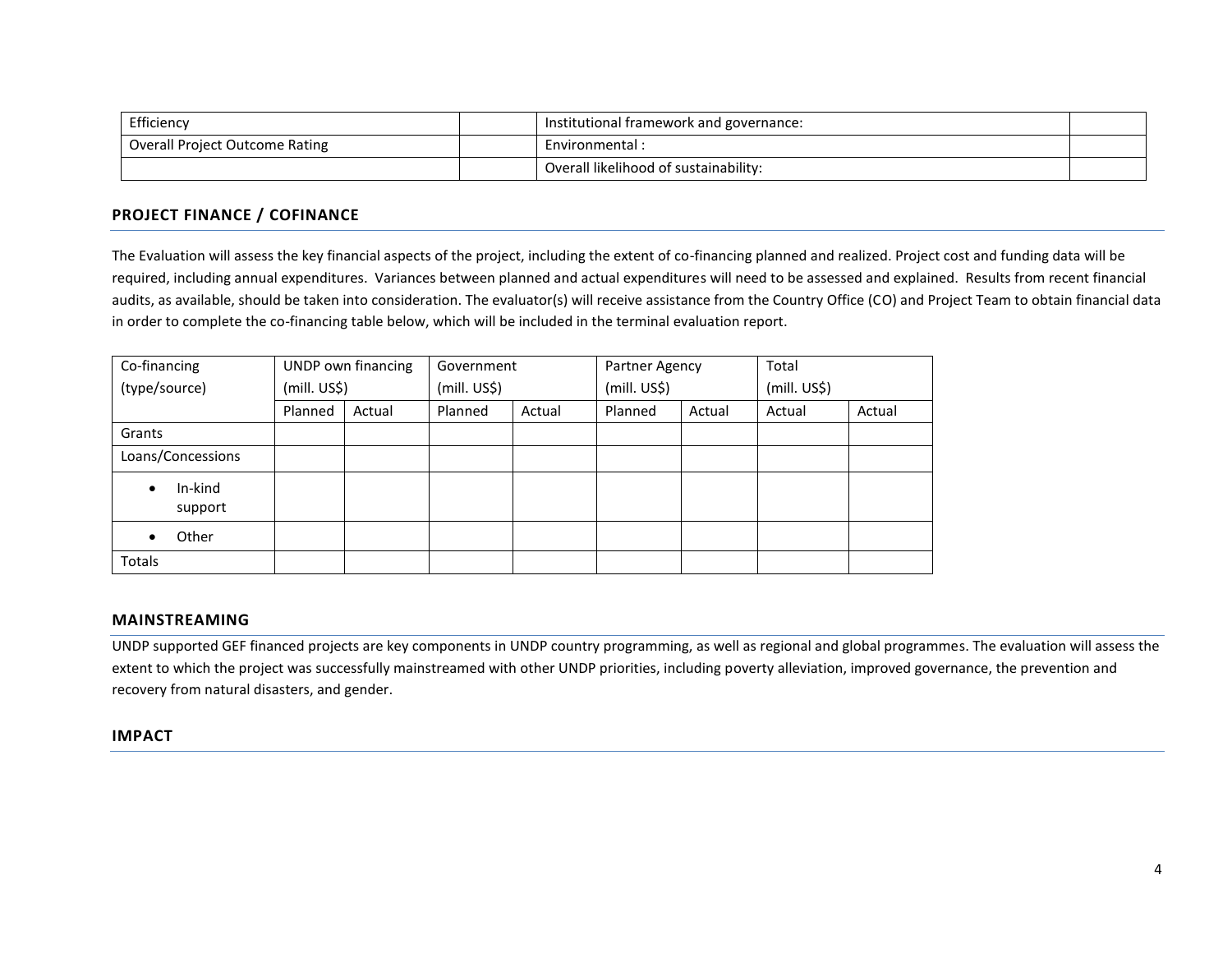The evaluators will assess the extent to which the project is achieving impacts or progressing towards the achievement of impacts. Key findings that should be brought out in the evaluations include whether the project has demonstrated: a) verifiable improvements in ecological status, b) verifiable reductions in stress on ecological systems, and/or c) demonstrated progress towards these impact achievements.<sup>2</sup>

#### **CONCLUSIONS, RECOMMENDATIONS & LESSONS**

The evaluation report must include a chapter providing a set of **conclusions**, **recommendations** and **lessons**.

#### **IMPLEMENTATION ARRANGEMENTS**

The principal responsibility for managing this evaluation resides with the UNDP CO in Suva, Fiji. The UNDP CO will contract the evaluators and ensure the timely provision of per diems and travel arrangements within the country for the evaluation team. The Project Team will be responsible for liaising with the Evaluators team to set up stakeholder interviews, arrange field visits, coordinate with the Government etc.

#### **EVALUATION TIMEFRAME**

The total duration of the evaluation will be *20* days according to the following plan:

| <b>Activity</b>                | <b>Timing</b> | <b>Completion Date</b> |  |
|--------------------------------|---------------|------------------------|--|
| Preparation                    | 3 days        | 27 November 2019       |  |
| <b>Evaluation Mission</b>      | 9 davs        | 11 Decemberl 2019      |  |
| <b>Draft Evaluation Report</b> | 5 days        | 31 December 2019       |  |
| <b>Final Report</b>            | 2 days        | 19 January 2020        |  |

### **EVALUATION DELIVERABLES**

The evaluation team is expected to deliver the following:

| Deliverable<br>Content | <b>Timing</b> | Responsibilities |
|------------------------|---------------|------------------|
|------------------------|---------------|------------------|

<sup>&</sup>lt;sup>2</sup> A useful tool for gauging progress to impact is the Review of Outcomes to Impacts (ROtI) method developed by the GEF Evaluation Office: [ROTI Handbook 2009](http://www.thegef.org/gef/sites/thegef.org/files/documents/M2_ROtI%20Handbook.pdf)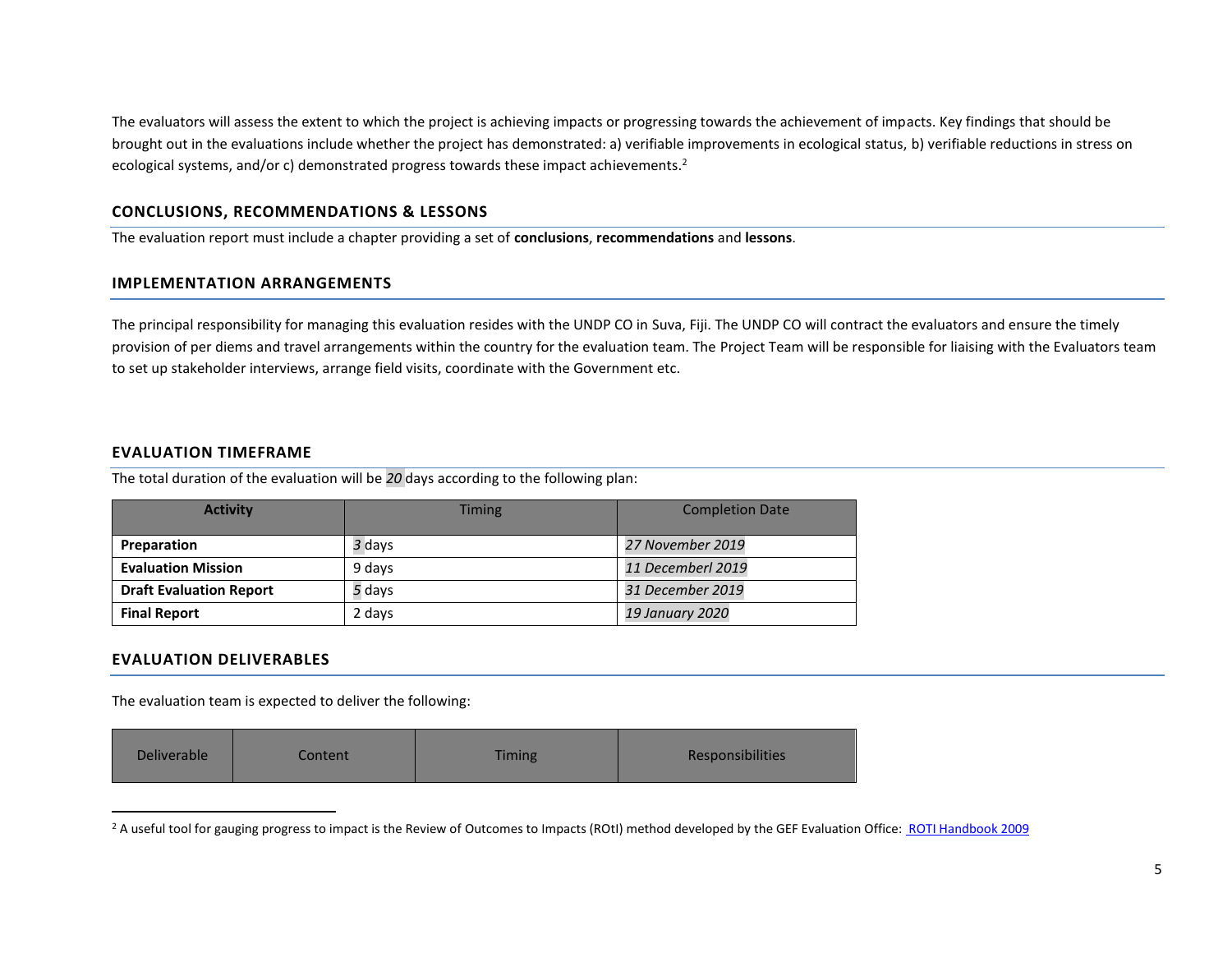| Inception            | Evaluator provides        | No later than 2 weeks before | Evaluator submits to UNDP CO      |
|----------------------|---------------------------|------------------------------|-----------------------------------|
| Report               | clarifications on timing  | the evaluation mission.      |                                   |
|                      | and method                |                              |                                   |
| <b>Presentation</b>  | <b>Initial Findings</b>   | End of evaluation mission    | CB2 PMU, UNDP CO                  |
| <b>Draft Final</b>   | Full report, (per annexed | Within 3 weeks of the        | Sent to CO, reviewed by RTA, PCU, |
| Report               | template) with annexes    | evaluation mission           | <b>GEF OFPS</b>                   |
| <b>Final Report*</b> | Revised report            | Within 1 week of receiving   | Sent to CO for uploading to UNDP  |
|                      |                           | UNDP comments on draft       | ERC.                              |

\*When submitting the final evaluation report, the evaluator is required also to provide an 'audit trail', detailing how all received comments have (and have not) been addressed in the final evaluation report.

### **TEAM COMPOSITION**

The evaluation team will be composed of *1 international evaluator.* The consultants shall have prior experience in evaluating similar projects. Experience with GEF financed projects is an advantage. The evaluator selected should not have participated in the project preparation and/or implementation and should not have conflict of interest with project related activities.

The Team members must present the following qualifications:

- A Masters Degree in environmental science/environmental affairs or related discipline that directly pertains to the three conventions of the UNFCCC, the UNCBD and the UNCCD
- Minimum *5* years of relevant professional experience
- Knowledge and experience with UNDP/GEF MTR and TE procedures and has conducted a satisfactory evaluation process
- Previous experience with results-based monitoring and evaluation methodologies;
- Technical knowledge in the targeted focal area(s) especially on capacity building projects
- Has worked in the Pacific and is familiar some of the PI's country CCCD issues

### **EVALUATOR ETHICS**

Evaluation consultants will be held to the highest ethical standards and are required to sign a Code of Conduct (Annex E) upon acceptance of the assignment. UNDP evaluations are conducted in accordance with the principles outlined in the [UNEG 'Ethical Guidelines for Evaluations'](http://www.unevaluation.org/ethicalguidelines)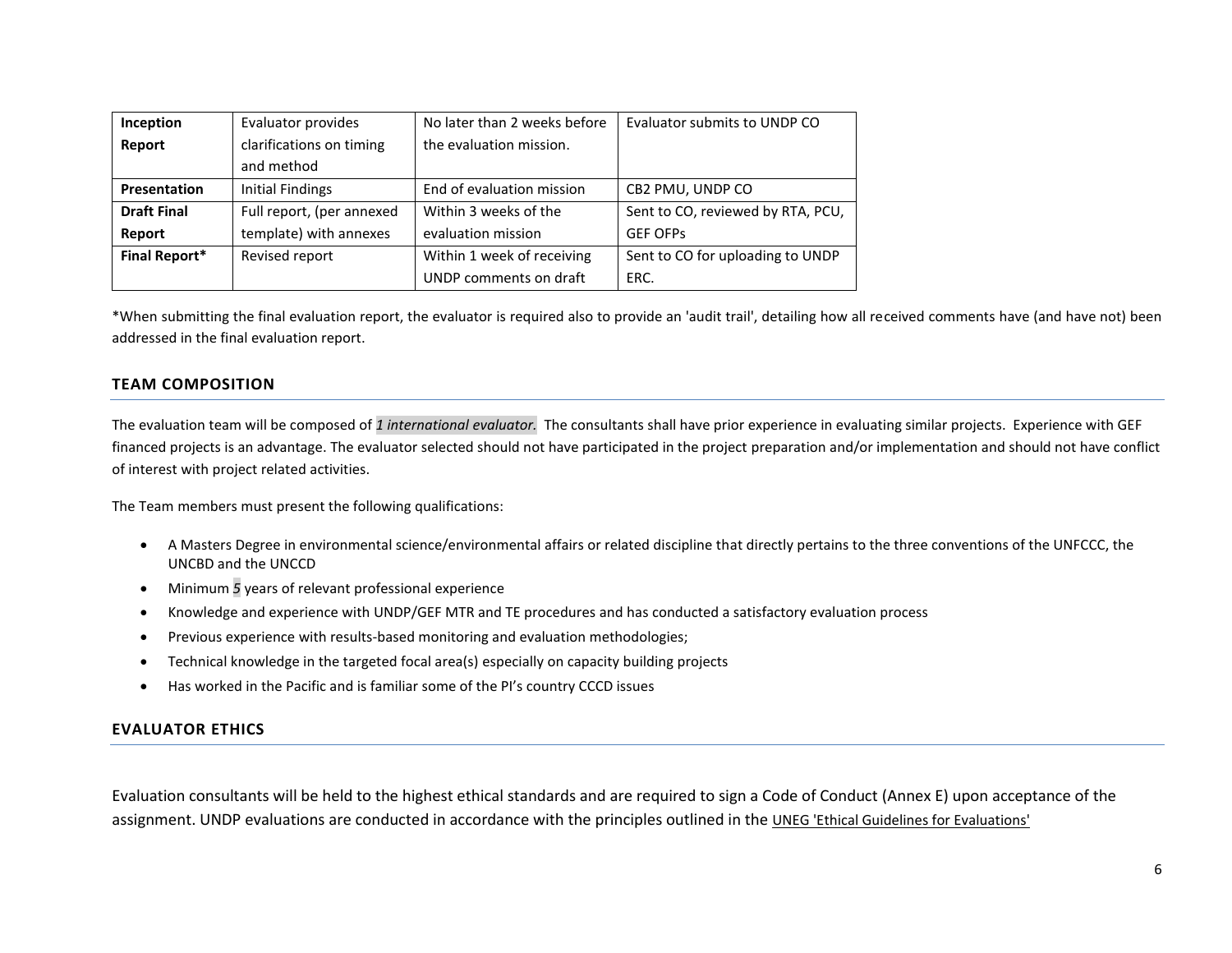## **PAYMENT MODALITIES AND SPECIFICATIONS**

(*this payment schedule is indicative, to be filled in by the CO and UNDP GEF Technical Adviser based on their standard procurement procedures)*

| %   | Milestone                                                                                        |
|-----|--------------------------------------------------------------------------------------------------|
| 10% | At contract signing and submission of workplan                                                   |
| 40% | Following submission and approval of the final draft terminal evaluation report                  |
| 50% | Following submission and approval (UNDP-CO and UNDP RTA) of the final terminal evaluation report |

## **APPLICATION PROCESS**

Applicants are requested to apply online (indicate the site, such as http://jobs.undp.org, etc.) by October 31 2019. Individual consultants are invited to submit applications together with their CV for these positions. The application should contain a current and complete C.V. in English with indication of the e-mail and phone contact. Shortlisted candidates will be requested to submit a price offer indicating the total cost of the assignment (including daily fee, per diem and travel costs).

UNDP applies a fair and transparent selection process that will take into account the competencies/skills of the applicants as well as their financial proposals. Qualified women and members of social minorities are encouraged to apply.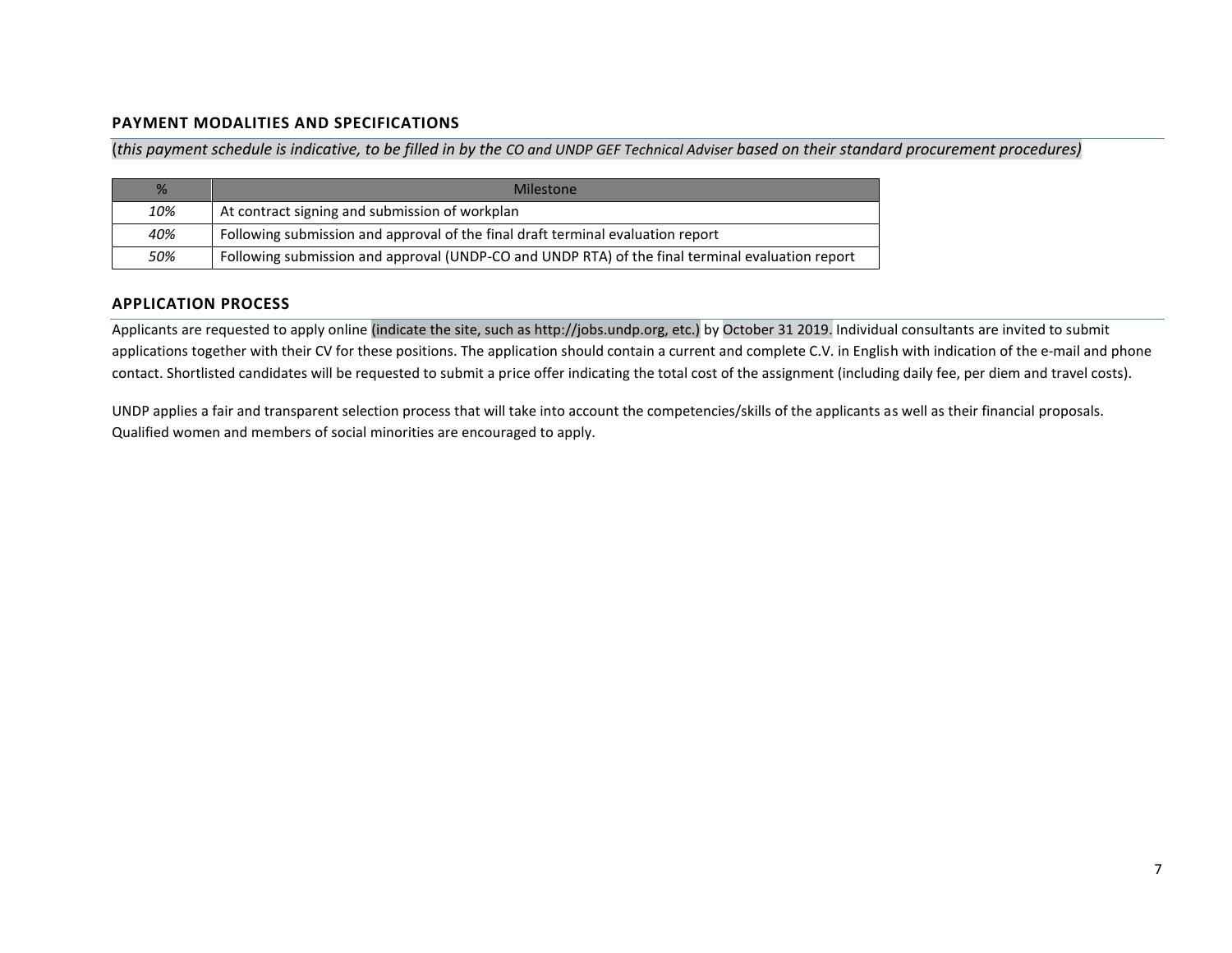# **ANNEX A: PROJECT LOGICAL FRAMEWORK**

| <b>Objectives and Outcomes</b>                                                                                                                                                             | Indicator                                                                                                                                                                                                                                                                                      | <b>Baseline</b>                                                                                                                                                                                                                                                                                                  | <b>Targets</b>                                                                                                                                                                                                                                                                   | <b>Source of verification</b>                                                                                                                                                                                                                                                                                                                                                                                                                                            | <b>Risks and Assumptions</b>                                                                                                                                                                                                                                                                                                                                                                                                                                                                                                                                              |
|--------------------------------------------------------------------------------------------------------------------------------------------------------------------------------------------|------------------------------------------------------------------------------------------------------------------------------------------------------------------------------------------------------------------------------------------------------------------------------------------------|------------------------------------------------------------------------------------------------------------------------------------------------------------------------------------------------------------------------------------------------------------------------------------------------------------------|----------------------------------------------------------------------------------------------------------------------------------------------------------------------------------------------------------------------------------------------------------------------------------|--------------------------------------------------------------------------------------------------------------------------------------------------------------------------------------------------------------------------------------------------------------------------------------------------------------------------------------------------------------------------------------------------------------------------------------------------------------------------|---------------------------------------------------------------------------------------------------------------------------------------------------------------------------------------------------------------------------------------------------------------------------------------------------------------------------------------------------------------------------------------------------------------------------------------------------------------------------------------------------------------------------------------------------------------------------|
|                                                                                                                                                                                            |                                                                                                                                                                                                                                                                                                |                                                                                                                                                                                                                                                                                                                  | <b>End of Project</b>                                                                                                                                                                                                                                                            |                                                                                                                                                                                                                                                                                                                                                                                                                                                                          |                                                                                                                                                                                                                                                                                                                                                                                                                                                                                                                                                                           |
| Objective: to strengthen<br>Vanuatu's capacities to meet<br>national and global<br>environmental<br>commitments through<br>improved management of<br>environmental data and<br>information | Reported availability of<br>1.<br>better environmental<br>information<br>Key environmental<br>2.<br>organizations stated as<br>primary sources for<br>environmental<br>information in Vanuatu<br>by a significant number<br>of national, regional<br>and international<br>development partners | • Collection and use of<br>up-to-date<br>environmental<br>management<br>information is ad-hoc<br>and poorly<br>coordinated<br>• Capacity of key<br>stakeholders for<br>translating<br>environmental data<br>into information<br>useful by decision-<br>makers is low and<br>dispersed over many<br>organizations | • Up-to-date<br>environmental<br>information is being<br>used by policy-makers<br>and also by the public<br>• 50% of stakeholders<br>have benefitted from<br>capacity development<br>activities for better use<br>of this information in<br>decision-making and<br>policy-making | • Reports publishing<br>environmental<br>information<br>• Information products<br>such as newsletters,<br>flyers, articles, etc.<br>• Policies referring to<br>this new<br>environmental<br>information<br>• Reference to<br>environmental<br>datasets in project<br>documents; national<br>strategies,<br>programmes and<br>plans; national<br>assessments<br>• State of the<br>environmental reports<br>and communications/<br>national reports sent<br>to Conventions | Risk:<br>• New information is not used and<br>stays stored in computers within<br>organizations<br>Assumption:<br>• Better environmental information is<br>readily available and actively utilized<br>and used<br>Risk:<br>• Political will to provide<br>environmental government<br>organizations with the necessary<br>resources to sustain the<br>environmental data collection,<br>storage and reporting<br><b>Assumption:</b><br>• Government will support key<br>environmental government<br>organizations and provide them<br>with necessary resources to monitor |
|                                                                                                                                                                                            |                                                                                                                                                                                                                                                                                                |                                                                                                                                                                                                                                                                                                                  |                                                                                                                                                                                                                                                                                  |                                                                                                                                                                                                                                                                                                                                                                                                                                                                          | the environment<br>Risk:                                                                                                                                                                                                                                                                                                                                                                                                                                                                                                                                                  |
|                                                                                                                                                                                            | 3. Quality of<br>environmental<br>monitoring reports and<br>communications to<br>measure<br>implementation<br>progress of the Rio<br>Conventions                                                                                                                                               | • Current reports are<br>produced with limited<br>data, weak analysis<br>and weak trend<br>analysis and are not<br>fully responding to<br>national and                                                                                                                                                           | Reports present<br>adequate disaggregated<br>data at local level, are<br>informative and present<br>environmental trends<br>over time                                                                                                                                            | • National strategies<br>such as national<br>planning strategy,<br>medium term<br>development plan, etc.<br>• Environmental reports<br>such as the State of<br>Environment and                                                                                                                                                                                                                                                                                           | • Communications and national<br>reports are not submitted on time<br><b>Assumption:</b><br>• Communications and national<br>reports are submitted on time and                                                                                                                                                                                                                                                                                                                                                                                                            |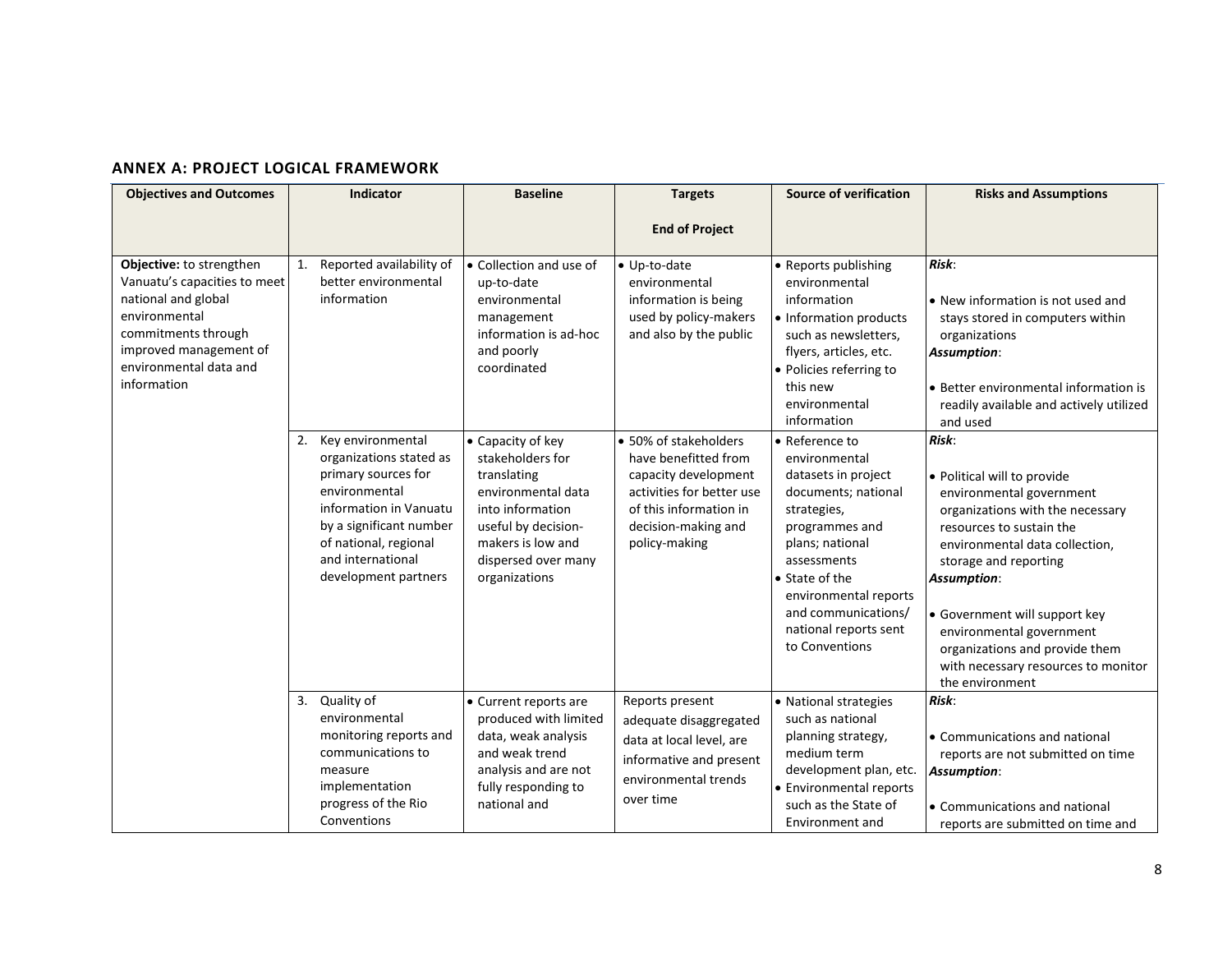| <b>Objectives and Outcomes</b>                         | <b>Indicator</b>                                                                                                   | <b>Baseline</b>                       | <b>Targets</b>           | <b>Source of verification</b>             | <b>Risks and Assumptions</b>                                         |
|--------------------------------------------------------|--------------------------------------------------------------------------------------------------------------------|---------------------------------------|--------------------------|-------------------------------------------|----------------------------------------------------------------------|
|                                                        |                                                                                                                    |                                       | <b>End of Project</b>    |                                           |                                                                      |
|                                                        |                                                                                                                    |                                       |                          |                                           |                                                                      |
|                                                        |                                                                                                                    | international                         |                          | Communications to                         | include up-to-date environmental                                     |
|                                                        |                                                                                                                    | requirements.                         |                          | Conventions                               | information                                                          |
|                                                        | Capacity development<br>4.<br>scorecard rating                                                                     | Capacity for:                         | Capacity for:            | • Mid-term review and<br>final evaluation | Risk:                                                                |
|                                                        |                                                                                                                    | • Engagement: 3 of 9                  | • Engagement: 6 of 9     | reports, including an                     | • Project activities and resources do                                |
|                                                        |                                                                                                                    | • Generate, access                    | • Generate, access and   | updated CD scorecard                      | not translate in increasing the                                      |
|                                                        |                                                                                                                    | and use information                   | use information and      | • Annual PIRs                             | capacity of key organizations to                                     |
|                                                        |                                                                                                                    | and knowledge: 6 of                   | knowledge: 10 of 15      | • Capacity assessment                     | provide better environmental                                         |
|                                                        |                                                                                                                    | 15                                    | • Policy and legislation | reports                                   | information                                                          |
|                                                        |                                                                                                                    | • Policy and                          | development: 5 of 9      |                                           | Assumption:                                                          |
|                                                        |                                                                                                                    | legislation                           | • Management and         |                                           |                                                                      |
|                                                        |                                                                                                                    | development: 4 of 9                   | implementation: 4 of     |                                           | • The project is effective in<br>developing the capacity in the area |
|                                                        |                                                                                                                    | • Management and<br>implementation: 3 | 6<br>• Monitor and       |                                           | of environmental information                                         |
|                                                        |                                                                                                                    | of 6                                  | evaluate: 4 of 6         |                                           | management                                                           |
|                                                        |                                                                                                                    | • Monitor and                         | (Total targeted score:   |                                           |                                                                      |
|                                                        |                                                                                                                    | evaluate: 3 of 6                      | 29/45)                   |                                           |                                                                      |
|                                                        |                                                                                                                    | (Total score: 19/45)                  |                          |                                           |                                                                      |
|                                                        |                                                                                                                    |                                       |                          |                                           |                                                                      |
|                                                        | OUTCOME 1: Improved management information system to measure achievements towards global environmental objectives. |                                       |                          |                                           |                                                                      |
| Output 1.1: Harmonized                                 | 5.<br>Adequate national                                                                                            | • There is limited                    | • Adequate official      | • List of official                        | Risk:                                                                |
| collection and measurement                             | standards, norms,                                                                                                  | unified set of                        | standards, norms and     | standards, norms and                      |                                                                      |
| methodologies of key data                              | procedures for                                                                                                     | standards, norms and                  | procedures are in        | procedures                                | • New standards, norms and                                           |
| and information                                        | collecting and storing<br>environmental data are                                                                   | procedures to collect                 | place and use by the     | • Assessment reports                      | procedures are identified but might                                  |
| Output 1.2: Existing                                   | officially in place                                                                                                | data, conduct<br>observations and     | relevant organizations   | • Final Evaluation                        | not be adopted by the government<br>Assumption:                      |
| databases and information                              |                                                                                                                    | make sampling                         |                          | report                                    |                                                                      |
| systems are strengthened                               |                                                                                                                    |                                       |                          |                                           | • The government pursues its policies                                |
| and networked to improve                               |                                                                                                                    |                                       |                          |                                           | to integrate the 3 Rio Conventions                                   |
| access to environmental                                |                                                                                                                    |                                       |                          |                                           | obligations in the environmental                                     |
| data and information                                   |                                                                                                                    |                                       |                          |                                           | information management and                                           |
|                                                        |                                                                                                                    |                                       |                          |                                           | monitoring approach in Vanuatu                                       |
| Output 1.3: Agencies' data<br>management protocols are | An environmental data<br>6.                                                                                        | • No data architecture                | • Environmental data is  | • Technical report                        | Risk:                                                                |
| revised to improve access                              | repository architecture                                                                                            | is in place to structure              | collected and stored     | $\bullet$ PIRs                            |                                                                      |
|                                                        | in place                                                                                                           | environmental                         | by key organizations in  | • Web pages                               | • Lack of relevant expertise in local                                |
|                                                        |                                                                                                                    | information at                        | a harmonized and         |                                           | market may result in delay of                                        |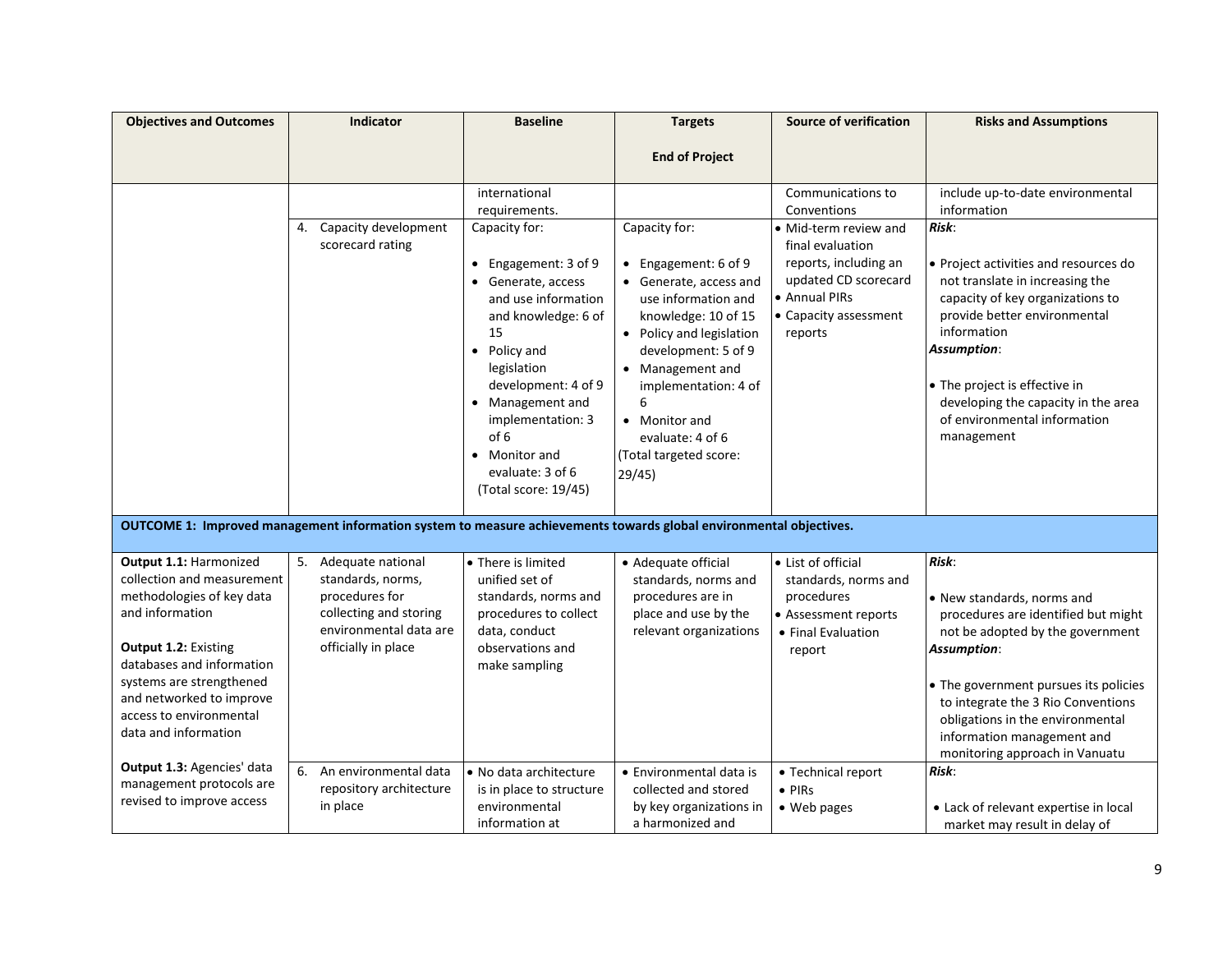| <b>Objectives and Outcomes</b> | <b>Indicator</b>                                                                                                    | <b>Baseline</b>                                                                | <b>Targets</b>                                                                                                                                          | <b>Source of verification</b>          | <b>Risks and Assumptions</b>                                                                                                                                                                                                                                                                 |
|--------------------------------|---------------------------------------------------------------------------------------------------------------------|--------------------------------------------------------------------------------|---------------------------------------------------------------------------------------------------------------------------------------------------------|----------------------------------------|----------------------------------------------------------------------------------------------------------------------------------------------------------------------------------------------------------------------------------------------------------------------------------------------|
|                                |                                                                                                                     |                                                                                | <b>End of Project</b>                                                                                                                                   |                                        |                                                                                                                                                                                                                                                                                              |
|                                |                                                                                                                     |                                                                                |                                                                                                                                                         |                                        |                                                                                                                                                                                                                                                                                              |
|                                |                                                                                                                     | national level in                                                              | structured way and                                                                                                                                      |                                        | required outputs and distortion of                                                                                                                                                                                                                                                           |
|                                |                                                                                                                     | Vanuatu                                                                        | easily accessible                                                                                                                                       |                                        | targeted deadlines                                                                                                                                                                                                                                                                           |
|                                |                                                                                                                     |                                                                                |                                                                                                                                                         |                                        | Assumption:                                                                                                                                                                                                                                                                                  |
|                                |                                                                                                                     |                                                                                |                                                                                                                                                         |                                        | • Implementation of project activities<br>and recruitment of relevant national<br>expertise is monitored and actions<br>will be identified if the lack of<br>expertise is affecting the timely                                                                                               |
|                                |                                                                                                                     |                                                                                |                                                                                                                                                         |                                        | implementation of the project                                                                                                                                                                                                                                                                |
|                                | 7. Information<br>technologies in place                                                                             | • Limited technology is<br>in place to support                                 | • Hardware,<br>communication and                                                                                                                        | • Equipment procured<br>$\bullet$ PIRs | Risk:                                                                                                                                                                                                                                                                                        |
|                                | to collect, store and<br>share giving access to<br>up-to-date<br>environmental<br>information                       | data management for<br>an effective sharing<br>of environmental<br>information | networking<br>equipment is in place<br>to collect and store<br>environmental data<br>and provide easy<br>access to this<br>environmental<br>information | • Observations                         | • Acquire inadequate hardware and<br>develop an IT architecture that is<br>not addressing the data sharing<br>needs<br>Assumption:<br>• Specification requirements will be<br>done carefully to identify the<br>adequate hardware, communication<br>and network equipment that are<br>needed |
|                                | Agreements for data<br>8.                                                                                           | • Information is shared                                                        | • 3-4 agreements are in                                                                                                                                 | • Agreements in place                  | Risk:                                                                                                                                                                                                                                                                                        |
|                                | sharing in place                                                                                                    | on an ad-hoc basis<br>among institutions<br>mostly on an<br>informal basis     | place between key<br>environmental<br>organizations and 3-4<br>agencies/institutions<br>to formally share data<br>on a regular basis                    | • Procedures to share<br>data          | · Political will to agree sharing data<br>among government and non-<br>government organizations<br><b>Assumption:</b>                                                                                                                                                                        |
|                                |                                                                                                                     |                                                                                |                                                                                                                                                         |                                        | • Government will see the benefit of                                                                                                                                                                                                                                                         |
|                                |                                                                                                                     |                                                                                |                                                                                                                                                         |                                        | sharing data through cabinet                                                                                                                                                                                                                                                                 |
|                                |                                                                                                                     |                                                                                |                                                                                                                                                         |                                        | support                                                                                                                                                                                                                                                                                      |
|                                | OUTCOME 2: Strengthened individual capacities to monitor and evaluate impacts and trends on the global environment. |                                                                                |                                                                                                                                                         |                                        |                                                                                                                                                                                                                                                                                              |
|                                | 9. An in-service training                                                                                           | • There is no training                                                         | • Course(s) on                                                                                                                                          | • Catalogue of in-service              | Risk:                                                                                                                                                                                                                                                                                        |
|                                | programme for public                                                                                                | programme for public                                                           | environmental                                                                                                                                           | training programme                     |                                                                                                                                                                                                                                                                                              |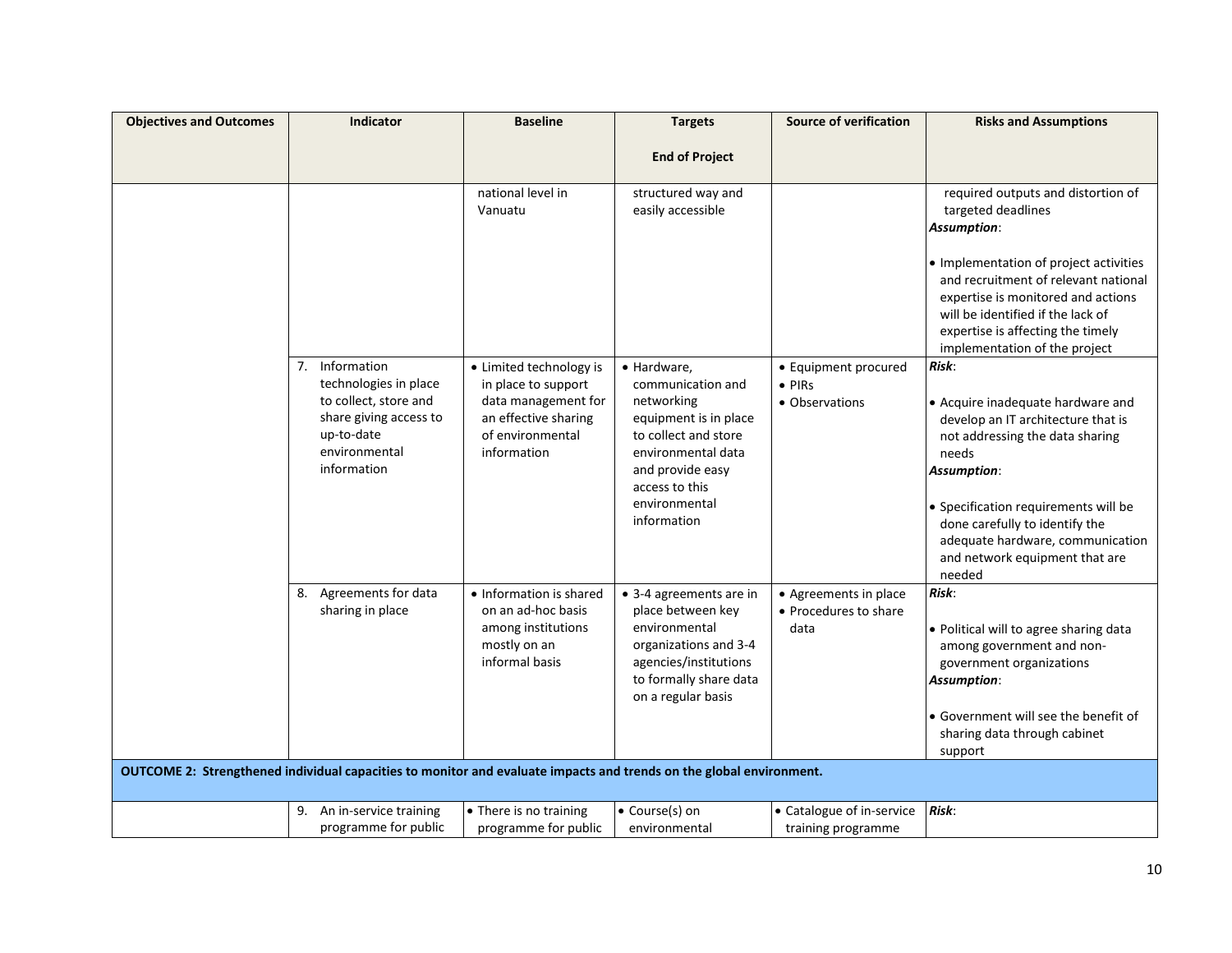| <b>Objectives and Outcomes</b>                                                                                     | Indicator                                                                                                                                               | <b>Baseline</b>                                                                            | <b>Targets</b>                                                                                                      | <b>Source of verification</b>                                                             | <b>Risks and Assumptions</b>                                                                                                                                                                                                                                                                                                                      |
|--------------------------------------------------------------------------------------------------------------------|---------------------------------------------------------------------------------------------------------------------------------------------------------|--------------------------------------------------------------------------------------------|---------------------------------------------------------------------------------------------------------------------|-------------------------------------------------------------------------------------------|---------------------------------------------------------------------------------------------------------------------------------------------------------------------------------------------------------------------------------------------------------------------------------------------------------------------------------------------------|
|                                                                                                                    |                                                                                                                                                         |                                                                                            |                                                                                                                     |                                                                                           |                                                                                                                                                                                                                                                                                                                                                   |
|                                                                                                                    |                                                                                                                                                         |                                                                                            | <b>End of Project</b>                                                                                               |                                                                                           |                                                                                                                                                                                                                                                                                                                                                   |
| Output 2.1: Training on<br>new and improved data<br>and information collection<br>and measurement<br>methodologies | servants include<br>course(s) covering<br>environmental<br>information<br>management                                                                    | administrators on<br>environmental<br>information<br>management                            | information<br>management is<br>institutionalized as in-<br>service training for<br>public administrators           | • Other training<br>programmes<br>$\bullet$ PIRs                                          | • The in-service training system for<br>public servants might not be<br>interested in integrating into its<br>catalogue the training curricula<br>developed with the support of the<br>project<br><b>Assumption:</b>                                                                                                                              |
| Output 2.2: Training on<br>analytical skills to<br>analyze/measure<br>environmental trends                         |                                                                                                                                                         |                                                                                            |                                                                                                                     |                                                                                           | • The related in-service training<br>institution(s) will be contacted early<br>on to establish a partnership with<br>the project and involved them in<br>designing and delivering the course                                                                                                                                                      |
|                                                                                                                    | 10. Number of<br><b>Environmental Officers</b><br>(men and women)<br>trained by taking the<br>course(s) developed<br>with the support of the<br>project | $\bullet$ 0                                                                                | • 50 Environmental<br>Officers are trained<br>using the new training<br>programme with a<br>minimum of 40%<br>women | • Proceeding of courses<br>delivered<br>$\bullet$ PIRs<br>• Project management<br>reports | Risk:<br>• No interest in better integrating<br>environmental information in<br>government decision-making<br><b>Assumption:</b><br>• There is sufficient commitment from<br>decision-makers to maintain long-<br>term support to training in the<br>environmental area, including<br>support for the implementation of<br><b>MEAs in Vanuatu</b> |
|                                                                                                                    | 11. Use up-to-date<br>environmental<br>information in<br>decision-making and<br>policy-making                                                           | • Limited<br>environmental<br>information is used to<br>develop policies and<br>programmes | · 3-4 policies,<br>programmes or plans<br>are developed using<br>up-to-date<br>environmental<br>information         | · Policy, programme<br>and plan documents<br>$\bullet$ SOEs                               | Risk:<br>• No interest from decision-makers to<br>use better environmental<br>information<br><b>Assumption:</b><br>• Benefits of using better<br>environmental information and<br>support from Cabinet will encourage<br>decision-makers to use it                                                                                                |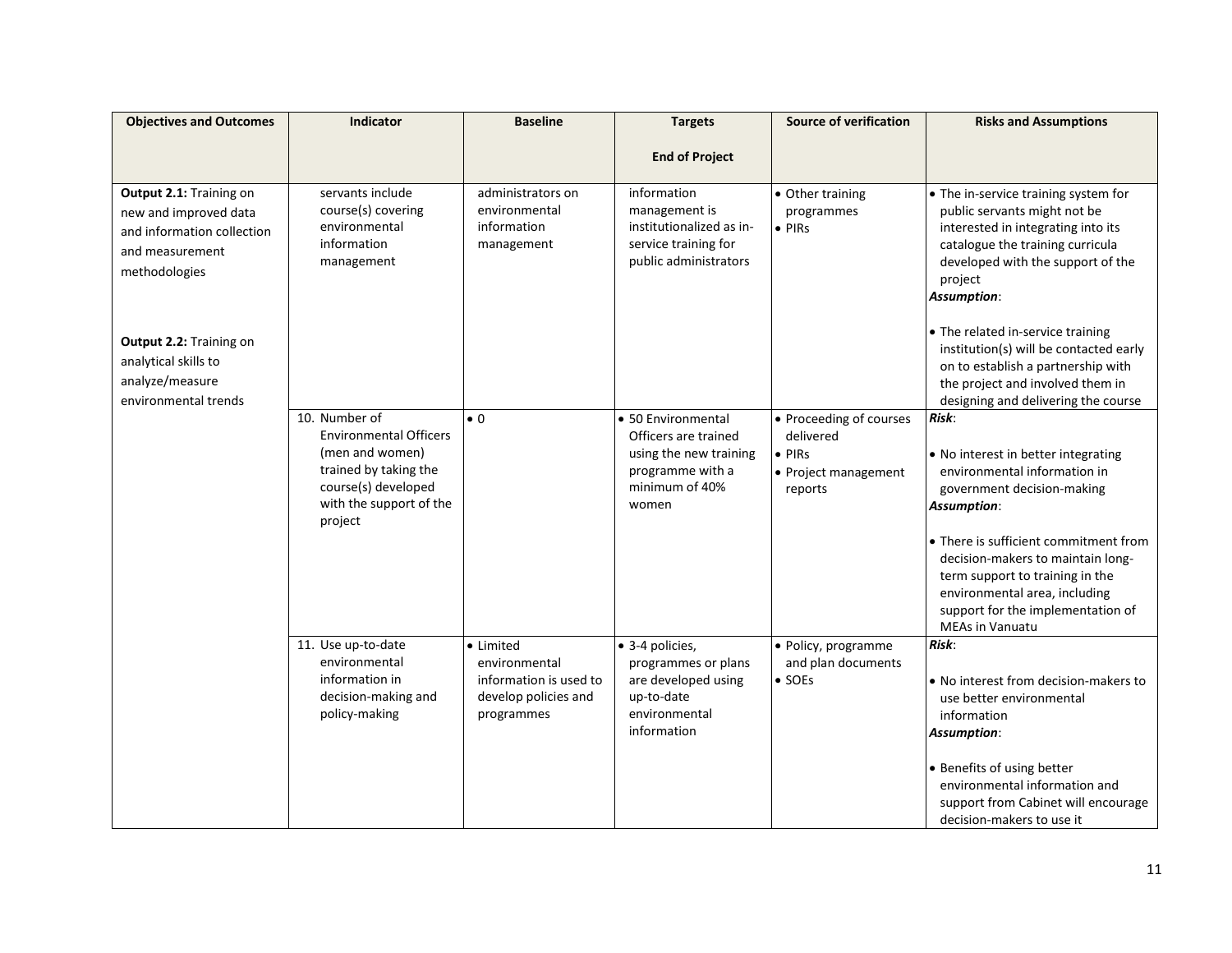| <b>Objectives and Outcomes</b>                                                                                                                               | <b>Indicator</b>                                                                                                            | <b>Baseline</b>                                                                                                                   | <b>Targets</b>                                                                                                                                                                                                          | <b>Source of verification</b>                                                                                                                                   | <b>Risks and Assumptions</b>                                                                                                                                                                                                                                                                            |  |
|--------------------------------------------------------------------------------------------------------------------------------------------------------------|-----------------------------------------------------------------------------------------------------------------------------|-----------------------------------------------------------------------------------------------------------------------------------|-------------------------------------------------------------------------------------------------------------------------------------------------------------------------------------------------------------------------|-----------------------------------------------------------------------------------------------------------------------------------------------------------------|---------------------------------------------------------------------------------------------------------------------------------------------------------------------------------------------------------------------------------------------------------------------------------------------------------|--|
|                                                                                                                                                              |                                                                                                                             |                                                                                                                                   | <b>End of Project</b>                                                                                                                                                                                                   |                                                                                                                                                                 |                                                                                                                                                                                                                                                                                                         |  |
|                                                                                                                                                              | <b>OUTCOME 3: Institutionalized monitoring and evaluation capacities.</b>                                                   |                                                                                                                                   |                                                                                                                                                                                                                         |                                                                                                                                                                 |                                                                                                                                                                                                                                                                                                         |  |
| Output 3.1: Key agencies<br>and DEPC mandates have<br>been revised and<br>strengthened to catalyze<br>improved decision-making<br>for the global environment | 12. An operational inter-<br>sectorial coordination<br>mechanism that build<br>on existing instruments<br>such as NAB, etc. | • Existing mechanisms<br>are operational,<br>however inter-<br>sectorial coordination<br>is limited.                              | • Coordinating MEAs<br>implementation<br>including a broader<br>stakeholder<br>involvement                                                                                                                              | • Government<br>decision(s) to structure<br>an operational inter-<br>sectorial coordination<br>mechanism<br>• Policy papers<br>• National assessment<br>reports | Risks:<br>• Unclear approval mechanism for an<br>inter-sectorial coordination body<br>and unwillingness to participate in<br>the inter-sectorial coordination<br>body.<br>Assumption:<br>• An inter-sectorial coordination<br>mechanism is in-place and<br>supported by high level in the<br>government |  |
|                                                                                                                                                              | 13. Endorsed action plans<br>for implementing MEAs<br>supporting<br>government's MEA<br>obligations.                        | • Existing action plans<br>are operational but<br>are focused on<br>specific sectors with<br>limited multi-sectoral<br>approaches | l• Renewed<br>commitments to<br>implement MEAs in<br>annual work plans with<br>specific budgets and an<br>improve multi-sectoral<br>approach<br>• Greater national<br>budget allocation to<br>the environment<br>sector | • MEAs action plans<br>• Government<br>communications<br>• Assessment reports<br>• Minutes of inter-<br>sectorial committee<br>meetings<br>• National budget    | Risk:<br>• Limited participation of government<br>in improving the implementation of<br><b>MEAs</b><br>Assumption:<br>• Willingness to coordinate and<br>collaborate for effective<br>implementation of MEAs in Vanuatu                                                                                 |  |

## **ANNEX B: LIST OF DOCUMENTS TO BE REVIEWED BY THE EVALUATORS**

## **General documentation**

- UNDP Programme and Operations Policies and Procedures (POPP);
- UNDP Handbook for Monitoring and Evaluating for Results;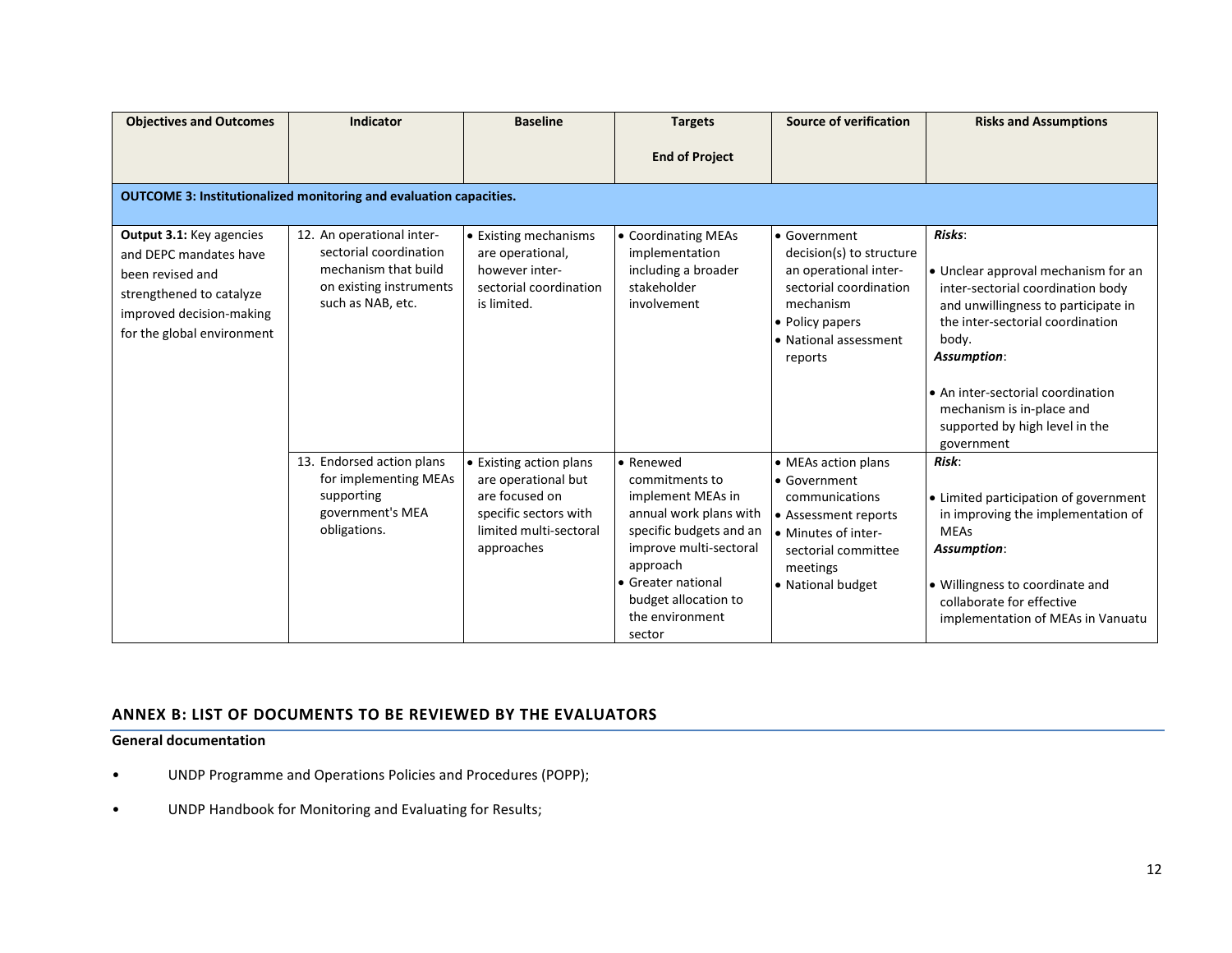- UNDP Guidance for Conducting Terminal Evaluations of UNDP-supported, GEF-financed Projects;
- GEF Monitoring and Evaluation Policy;
- GEF Guidelines for conducting Terminal Evaluations.

#### **Project documentation**

- Signed Project Document: Mainstreaming global environmental priorities in to national policies and programmes
- Annual Project Review: 2016 2017
- Quarterly Progress Report: what years are in record to put here
- Inception Workshop Report
- Signed AWP 2016-2019
- Financial Audit Report 2018
- Project board meeting minutes: what years are in records to put here
- Co-financing letters

### **ANNEX C: EVALUATION QUESTIONS**

*This is a generic list, to be further detailed with more specific questions by CO and UNDP GEF Technical Adviser based on the particulars of the project.*

| <b>Evaluative Criteria Questions</b>                                                                                                       | <b>Indicators</b> | <b>Sources</b> | <b>Methodology</b> |
|--------------------------------------------------------------------------------------------------------------------------------------------|-------------------|----------------|--------------------|
|                                                                                                                                            |                   |                |                    |
| • To what extent is the project suited to local and national development $\mathbf{\cdot}$<br>priorities and policies?                      |                   |                |                    |
| • To what extent is the project is in line with GEF operational programs? $\vert \bullet \vert$                                            |                   |                |                    |
| • To what extent are the objectives and design of the project supporting $  \bullet  $<br>regional environment and development priorities? |                   |                |                    |
|                                                                                                                                            |                   |                |                    |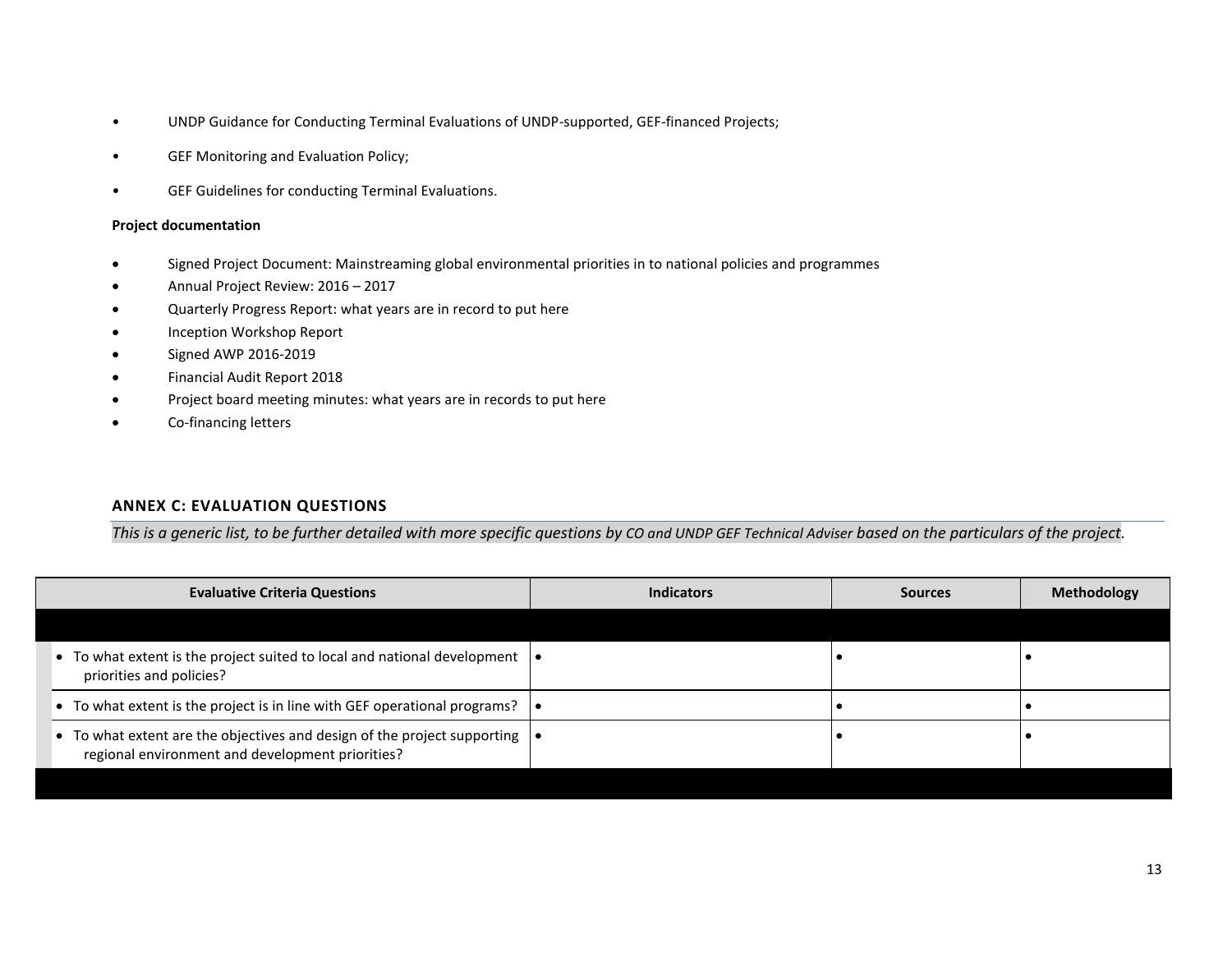| • Has the project been effective in achieving the expected outcomes and $\vert \bullet \vert$<br>objectives?                                                                            |           |           |  |
|-----------------------------------------------------------------------------------------------------------------------------------------------------------------------------------------|-----------|-----------|--|
| • To what extent has the project increased institutional capacity (at<br>national and island level) to increase the resilience of coastal areas<br>and community settlements in Tuvalu? | $\bullet$ |           |  |
| • How was the project been able to influence monitoring and evaluation<br>for coastal resilience?                                                                                       |           |           |  |
| • What were the risks involved and to what extent were they managed?                                                                                                                    |           | $\bullet$ |  |
| • What lessons have been learned from the project regarding<br>achievement of outcomes?                                                                                                 |           |           |  |
| • What changes could have been made (if any) to the design of the<br>project in order to improve the achievement of the project's<br>expected results?                                  |           |           |  |
|                                                                                                                                                                                         |           |           |  |
| • How cost-effective were project interventions? To what extent was<br>project support provided in an efficient way?                                                                    | $\bullet$ |           |  |
| • How efficient were partnership arrangements for the project and why?                                                                                                                  | $\bullet$ |           |  |
| • Did the project efficiently utilize local capacity in implementation?                                                                                                                 | $\bullet$ |           |  |
| • What lessons can be drawn regarding efficiency for other similar<br>projects in the future?                                                                                           | $\bullet$ |           |  |
| • Was project support provided in an efficient way?                                                                                                                                     | $\bullet$ |           |  |
|                                                                                                                                                                                         |           |           |  |
| • What risk have affected/influenced the project and in what ways?                                                                                                                      | $\bullet$ |           |  |
| • How were these risks managed?                                                                                                                                                         | $\bullet$ |           |  |
| What lessons can be drawn regarding sustainability of project<br>results?                                                                                                               |           |           |  |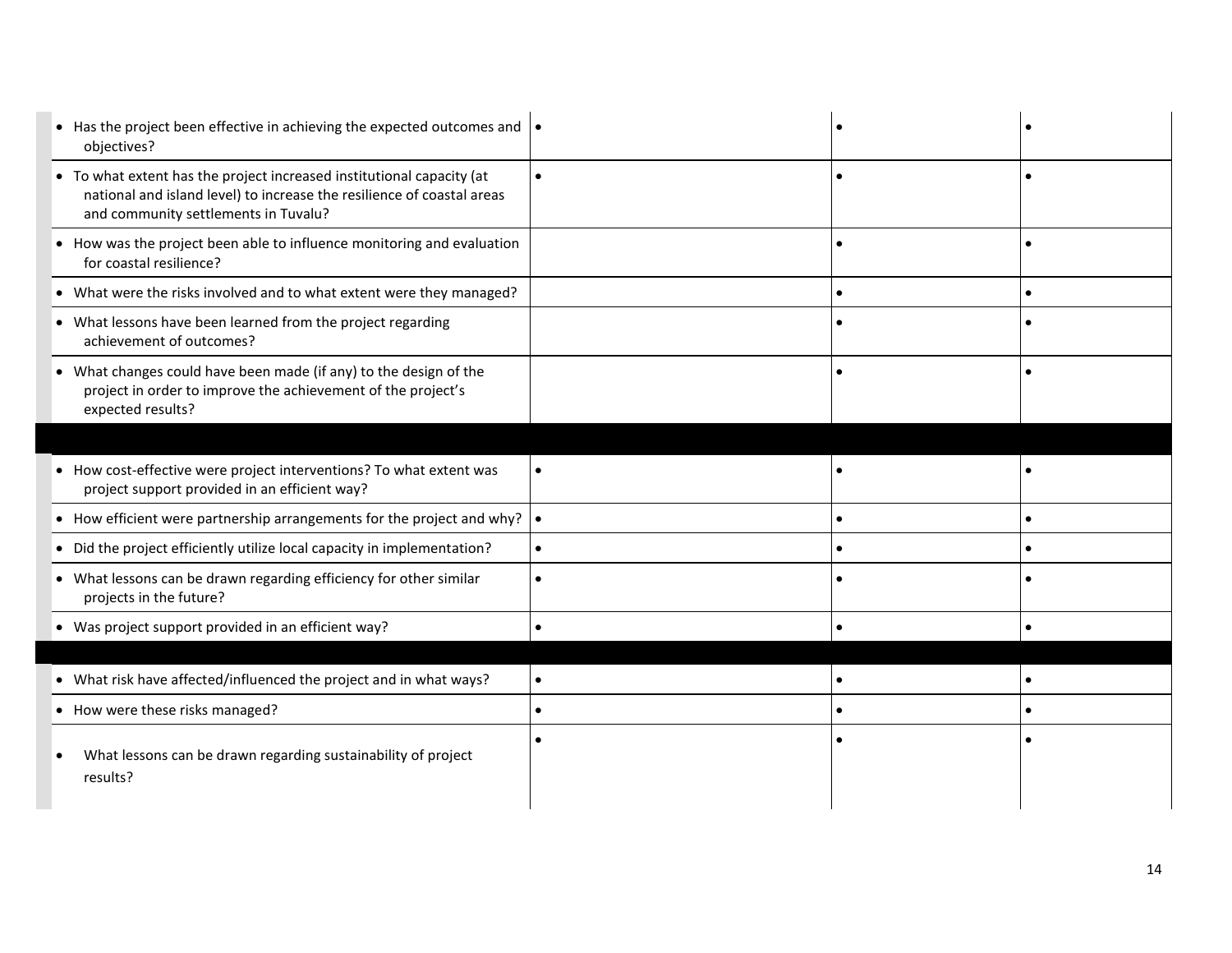| • What changes could have been made (if any) to the design of the<br>project in order to improve the sustainability of the project results?                                                                                                         |  |  |
|-----------------------------------------------------------------------------------------------------------------------------------------------------------------------------------------------------------------------------------------------------|--|--|
|                                                                                                                                                                                                                                                     |  |  |
| • To what extent has the project contributed to, or enabled a) verifiable<br>improvements in ecological status, b) verifiable reductions in stress<br>on ecological systems, and/or c) demonstrated progress towards<br>these impact achievements.? |  |  |
| • What lessons can be drawn regarding contributions towards reduced<br>environmental stress and/or improved ecological stress?                                                                                                                      |  |  |
| • What changes could have been made (if any) to the design of the<br>project in order to improve the reduction of environmental stress<br>and/or improve ecological status?                                                                         |  |  |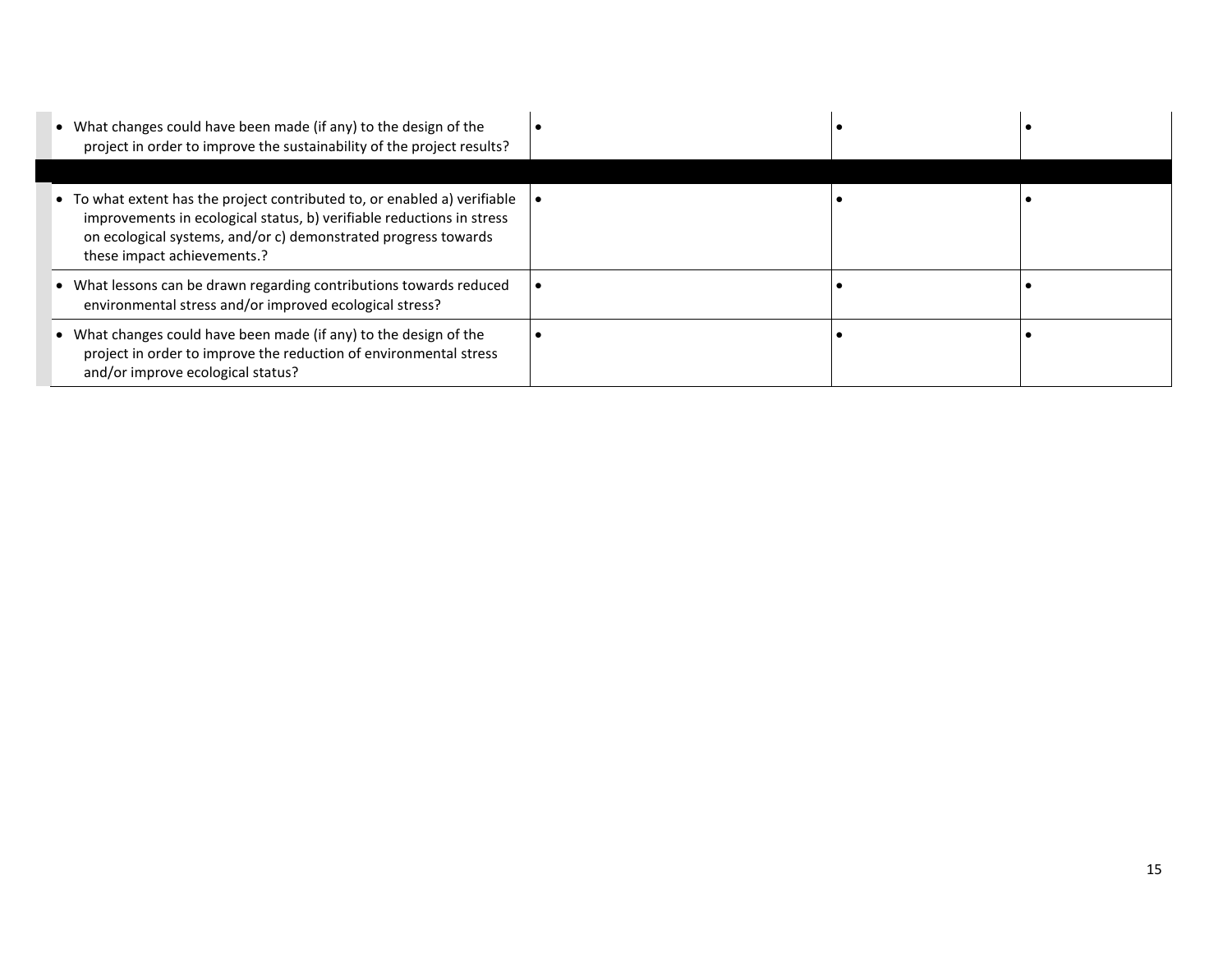## <span id="page-15-0"></span>**ANNEX D: RATING SCALES**

| <b>Ratings for Outcomes, Effectiveness,</b><br><b>Efficiency, M&amp;E, I&amp;E Execution</b> | <b>Sustainability ratings:</b>                       | Relevance ratings      |  |  |
|----------------------------------------------------------------------------------------------|------------------------------------------------------|------------------------|--|--|
| 6: Highly Satisfactory (HS): no<br>shortcomings                                              | 4. Likely (L): negligible risks to<br>sustainability | 2. Relevant (R)        |  |  |
| 5: Satisfactory (S): minor shortcomings<br>4: Moderately Satisfactory (MS)                   | 3. Moderately Likely (ML): moderate risks            | 1 Not relevant<br>(NR) |  |  |
| 3. Moderately Unsatisfactory (MU):                                                           | 2. Moderately Unlikely (MU): significant             |                        |  |  |
| significant shortcomings                                                                     | risks                                                | <b>Impact Ratings:</b> |  |  |
| 2. Unsatisfactory (U): major problems                                                        | 1. Unlikely (U): severe risks                        | 3. Significant (S)     |  |  |
| 1. Highly Unsatisfactory (HU): severe                                                        |                                                      | 2. Minimal (M)         |  |  |
| problems                                                                                     |                                                      | 1. Negligible (N)      |  |  |
| Additional ratings where relevant:                                                           |                                                      |                        |  |  |
| Not Applicable (N/A)                                                                         |                                                      |                        |  |  |
| Unable to Assess (U/A                                                                        |                                                      |                        |  |  |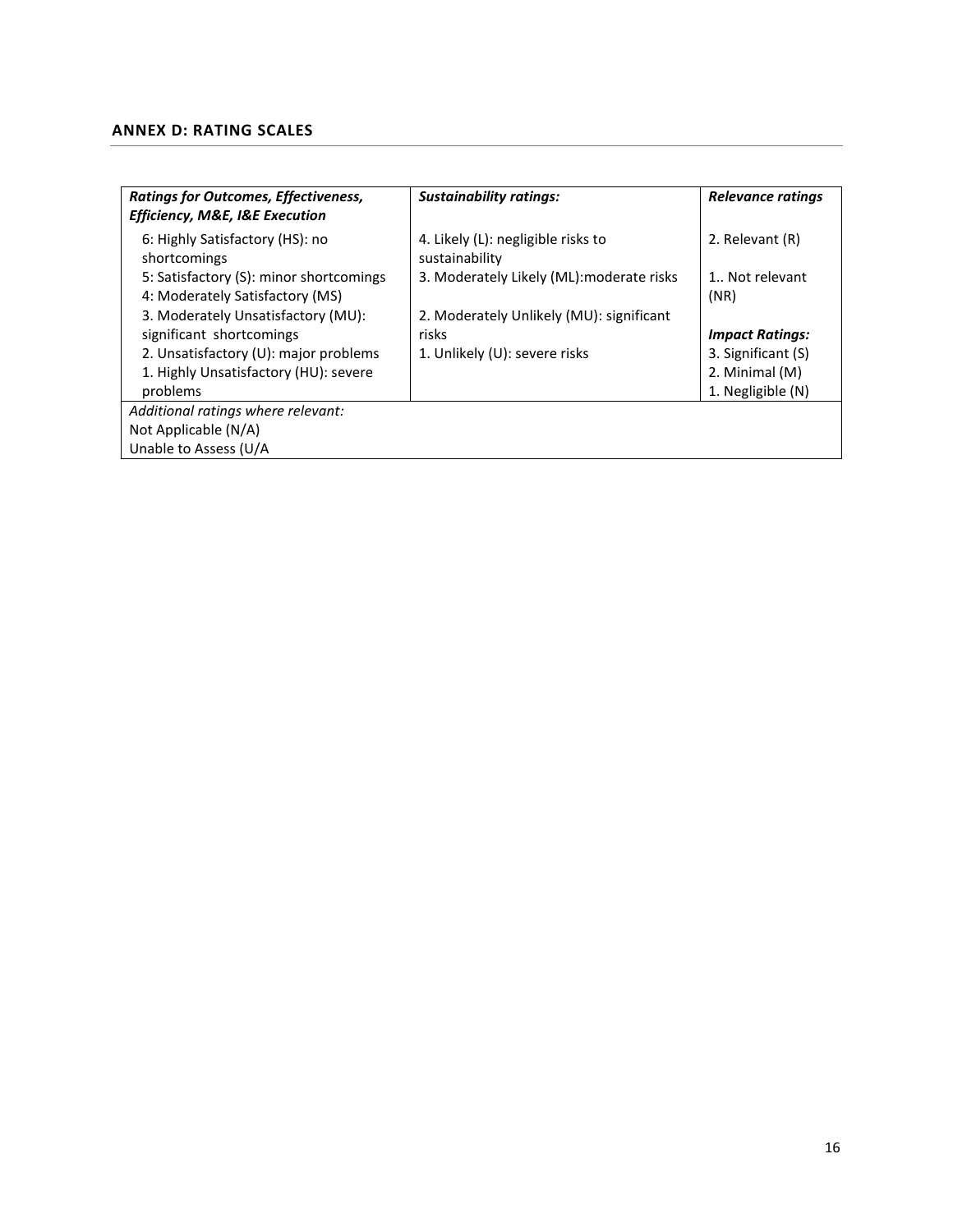# **ANNEX E: EVALUATION CONSULTANT CODE OF CONDUCT AND AGREEMENT FORM**

### **Evaluators:**

- 1. Must present information that is complete and fair in its assessment of strengths and weaknesses so that decisions or actions taken are well founded.
- 2. Must disclose the full set of evaluation findings along with information on their limitations and have this accessible to all affected by the evaluation with expressed legal rights to receive results.
- 3. Should protect the anonymity and confidentiality of individual informants. They should provide maximum notice, minimize demands on time, and respect people's right not to engage. Evaluators must respect people's right to provide information in confidence, and must ensure that sensitive information cannot be traced to its source. Evaluators are not expected to evaluate individuals, and must balance an evaluation of management functions with this general principle.
- 4. Sometimes uncover evidence of wrongdoing while conducting evaluations. Such cases must be reported discreetly to the appropriate investigative body. Evaluators should consult with other relevant oversight entities when there is any doubt about if and how issues should be reported.
- 5. Should be sensitive to beliefs, manners and customs and act with integrity and honesty in their relations with all stakeholders. In line with the UN Universal Declaration of Human Rights, evaluators must be sensitive to and address issues of discrimination and gender equality. They should avoid offending the dignity and self-respect of those persons with whom they come in contact in the course of the evaluation. Knowing that evaluation might negatively affect the interests of some stakeholders, evaluators should conduct the evaluation and communicate its purpose and results in a way that clearly respects the stakeholders' dignity and self-worth.
- 6. Are responsible for their performance and their product(s). They are responsible for the clear, accurate and fair written and/or oral presentation of study imitations, findings and recommendations.
- 7. Should reflect sound accounting procedures and be prudent in using the resources of the evaluation.

| <b>Evaluation Consultant Agreement Form<sup>3</sup></b>                                                               |  |  |  |  |
|-----------------------------------------------------------------------------------------------------------------------|--|--|--|--|
| Agreement to abide by the Code of Conduct for Evaluation in the UN System                                             |  |  |  |  |
|                                                                                                                       |  |  |  |  |
| <b>Name of Consultancy Organization</b> (where relevant):                                                             |  |  |  |  |
| I confirm that I have received and understood and will abide by the United Nations Code of Conduct<br>for Evaluation. |  |  |  |  |
| Signed at place on date                                                                                               |  |  |  |  |
| Signature:                                                                                                            |  |  |  |  |

<sup>3</sup>www.unevaluation.org/unegcodeofconduct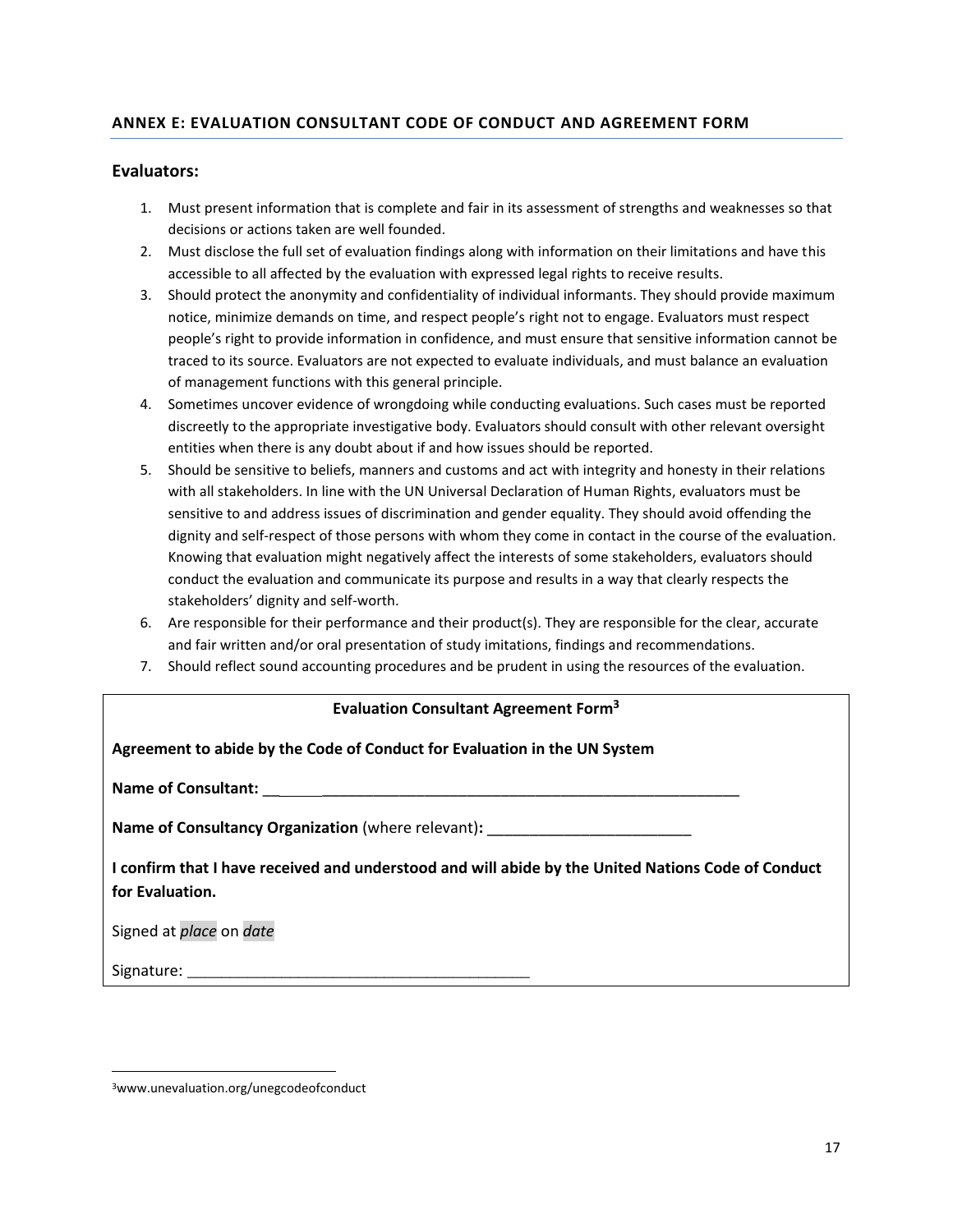## **ANNEX F: EVALUATION REPORT OUTLINE<sup>4</sup>**

- Title of UNDP supported GEF financed project
- UNDP and GEF project ID#s.
- Evaluation time frame and date of evaluation report
- Region and countries included in the project
- GEF Operational Program/Strategic Program
- Implementing Partner and other project partners
- Evaluation team members
- Acknowledgements
- **ii.** Executive Summary
	- Project Summary Table
	- Project Description (brief)
	- Evaluation Rating Table
	- Summary of conclusions, recommendations and lessons
- **iii.** Acronyms and Abbreviations

(See: UNDP Editorial Manual<sup>5</sup>)

- **1.** Introduction
	- Purpose of the evaluation
	- Scope & Methodology
	- Structure of the evaluation report
- **2.** Project description and development context
	- Project start and duration
	- Problems that the project sought to address
	- Immediate and development objectives of the project
	- Baseline Indicators established
	- Main stakeholders
	- Expected Results
- **3.** Findings
- (In addition to a descriptive assessment, all criteria marked with  $(*)$  must be rated<sup>6</sup>)
- **3.1** Project Design / Formulation
	- Analysis of LFA/Results Framework (Project logic /strategy; Indicators)
	- Assumptions and Risks
	- Lessons from other relevant projects (e.g., same focal area) incorporated into project design
	- Planned stakeholder participation
	- Replication approach
	- UNDP comparative advantage
	- Linkages between project and other interventions within the sector
	- Management arrangements
- **3.2** Project Implementation
	- Adaptive management (changes to the project design and project outputs during implementation)
	- Partnership arrangements (with relevant stakeholders involved in the country/region)

<sup>4</sup>The Report length should not exceed *40* pages in total (not including annexes).

<sup>5</sup> UNDP Style Manual, Office of Communications, Partnerships Bureau, updated November 2008

<sup>6</sup> Using a six-point rating scale: 6: Highly Satisfactory, 5: Satisfactory, 4: Marginally Satisfactory, 3: Marginally Unsatisfactory, 2: Unsatisfactory and 1: Highly Unsatisfactory, see section 3.5, page 37 for ratings explanations.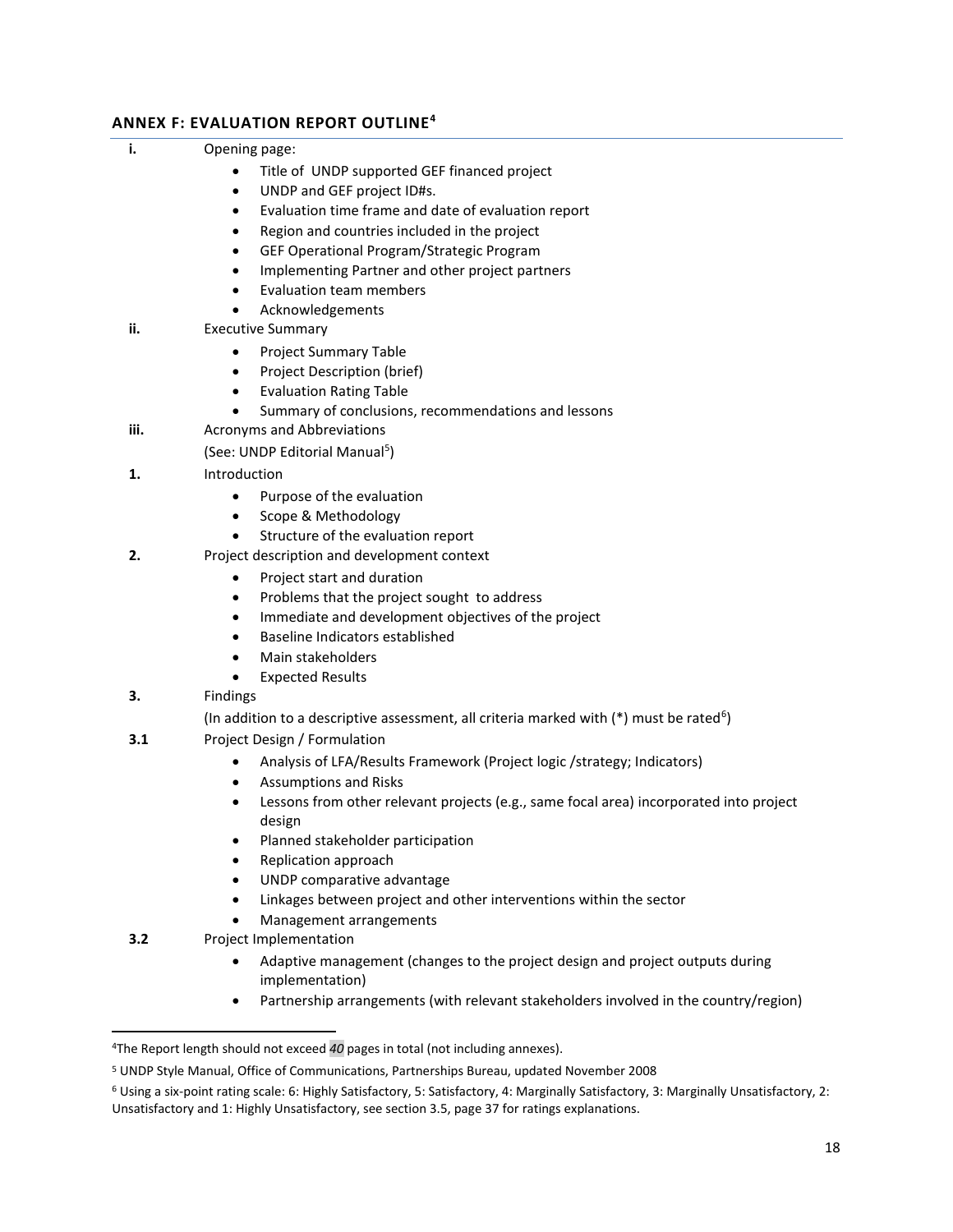- Feedback from M&E activities used for adaptive management
- Project Finance:
- Monitoring and evaluation: design at entry and implementation (\*)
- UNDP and Implementing Partner implementation / execution (\*) coordination, and operational issues

**3.3** Project Results

- Overall results (attainment of objectives) (\*)
- Relevance(\*)
- Effectiveness & Efficiency (\*)
- Country ownership
- Mainstreaming
- Sustainability (\*)
- Impact
- **4.** Conclusions, Recommendations & Lessons
	- Corrective actions for the design, implementation, monitoring and evaluation of the project
	- Actions to follow up or reinforce initial benefits from the project
	- Proposals for future directions underlining main objectives
	- Best and worst practices in addressing issues relating to relevance, performance and success

#### **5.** Annexes

- ToR
- Itinerary
- List of persons interviewed
- Summary of field visits
- List of documents reviewed
- Evaluation Question Matrix
- Questionnaire used and summary of results
- Evaluation Consultant Agreement Form